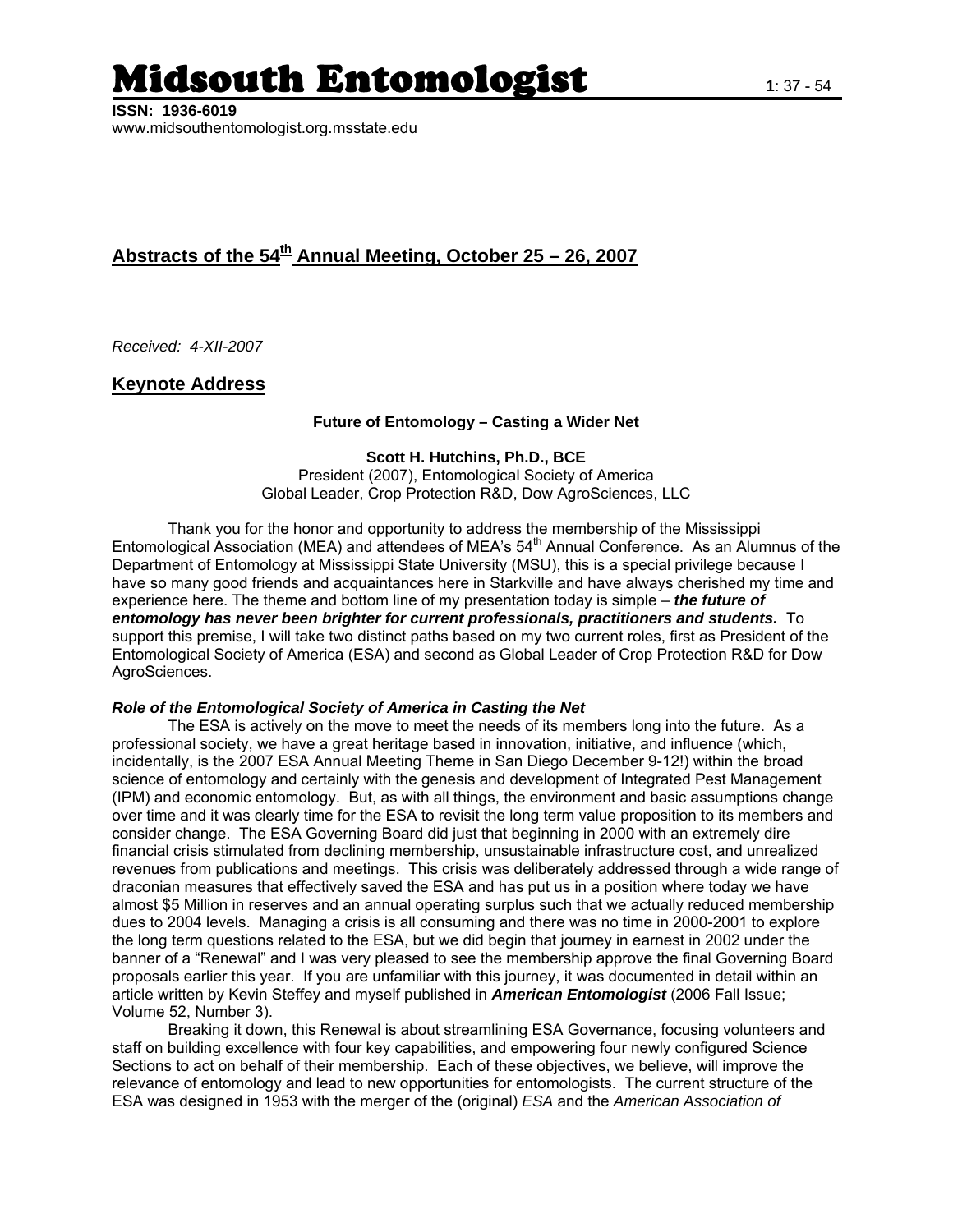*Economic Entomologists* – two pioneering entomology groups within the United States in need of critical mass to grow and expand influence. As is natural, the result of this merger was more of two associations under one roof versus one designed-from-scratch organization, but there is no denying that the structure has served entomologists well for over 50 years. The burden of managing 14 official governing entities (6 Sections and 8 Subsections), however, takes such a large administrative toll on volunteers that there is little opportunity to advance new capabilities beyond our hallmark Annual Meeting. The Renewal has addressed this by reducing Science Sections to four broad-based groupings that "own" four critical capabilities for ESA membership: (1) public and science policy outreach, (2) fostering interest in entomology, (3) program and issue leadership, and (4) continuing education. These capabilities, if developed effectively by Sections, will lead to a new and necessary level of leadership by entomologists that will create new possibilities, new contacts, and new opportunities for our profession. In order to put the "bite" into Sections and support their capability development, the ESA will also provide them with monetary resources and administrative support – along with far fewer restrictions in general, including the ability to affiliate with sister organizations of similar interest, to develop positions on relevant topics, and to participate in stakeholder meetings on behalf of the Section membership. To provide consistent leadership, the Sections will now elect a Section Governing Council consisting of a President, Vice President, Vice-President Elect, Past President, Treasurer, and ESA Governing Board Representative to oversee the operations, policies, and priorities of the Section.

In addition to the streamlined ESA Governance structure, perhaps the most innovative and elegantly simplistic concept of the Renewal is the notion of Member Networks. The Network concept is to encourage groups of individuals of all special interests within entomology to use the ESA as a venue to explore their commonality – without any obligation to the ESA, no regulation, and no strings. Similarly, the ESA does not provide any entitlements to Networks, but will provide a range of "encouragements" for Networks to use the ESA as its preferred venue, including special self managing software and support with arranging meeting space within the ESA Annual Meeting as possible. Already, over a dozen groups have contacted the ESA to register their network and the list of possible networks is far larger – the Governing Board asked students for areas of common interest in 2005 and they identified over 60 special focus groups! We believe the flexibility of networks will effectively separate the "business" of ESA from the overwhelming interest and need for collaboration among members. In effect, the ESA will become a synergist for innovation and initiative through Member Networks and that power will enable expansion of our science and our membership.

The final way in which the ESA can cast a wider net for entomology is through the creation of an International Branch to supplement the existing North America-based Branches. This suggestion was originally included in the Renewal Proposal, but was delayed to allow the *Standing Committee on International Affairs* the opportunity to study the details and formulate a specific proposal. The benefits would be to better integrate entomological science from all parts of the world to "unite" all types of entomological associations as a means to multiply influence. Benefits could be realized based on scale, value of diversity and inclusion, and professional and personal enrichment.

With all of this focus on renewal of Sections and possibly adding an International Branch, the focus of ESA Central and the ESA Governing Board will be dedicated to continued strategic growth and with ownership of the Communications Capability for the ESA. In fact, just recently a new publications strategy was approved that includes five key strategic elements: (1) shift access and revenue model to favor authors and members (e.g., migrate away from page charges for authors), (2) improve the profile and impact of ESA journals, (3) globalize the reach and focus of ESA journals, (4) anticipate, adapt, accommodate "focus" shifts in entomology, and (5) establish operational goals to improve stakeholder experience. In addition to bringing these important strategic elements to life, ESA Central will continue to focus on the Annual Meeting, the website and all fiscal components of the ESA.

While the renewal concepts and components are by no means perfect, they were proposed with the best interest of the ESA and entomologists in mind. If they are successfully implemented and our volunteers continue to provide exceptional leadership as has been the case since 1953, the ESA will indeed be a key mechanism for casting a wider net. There is strength in numbers and that strength, combined with our ESA tradition of innovation, influence, and initiative makes it very bright for our profession.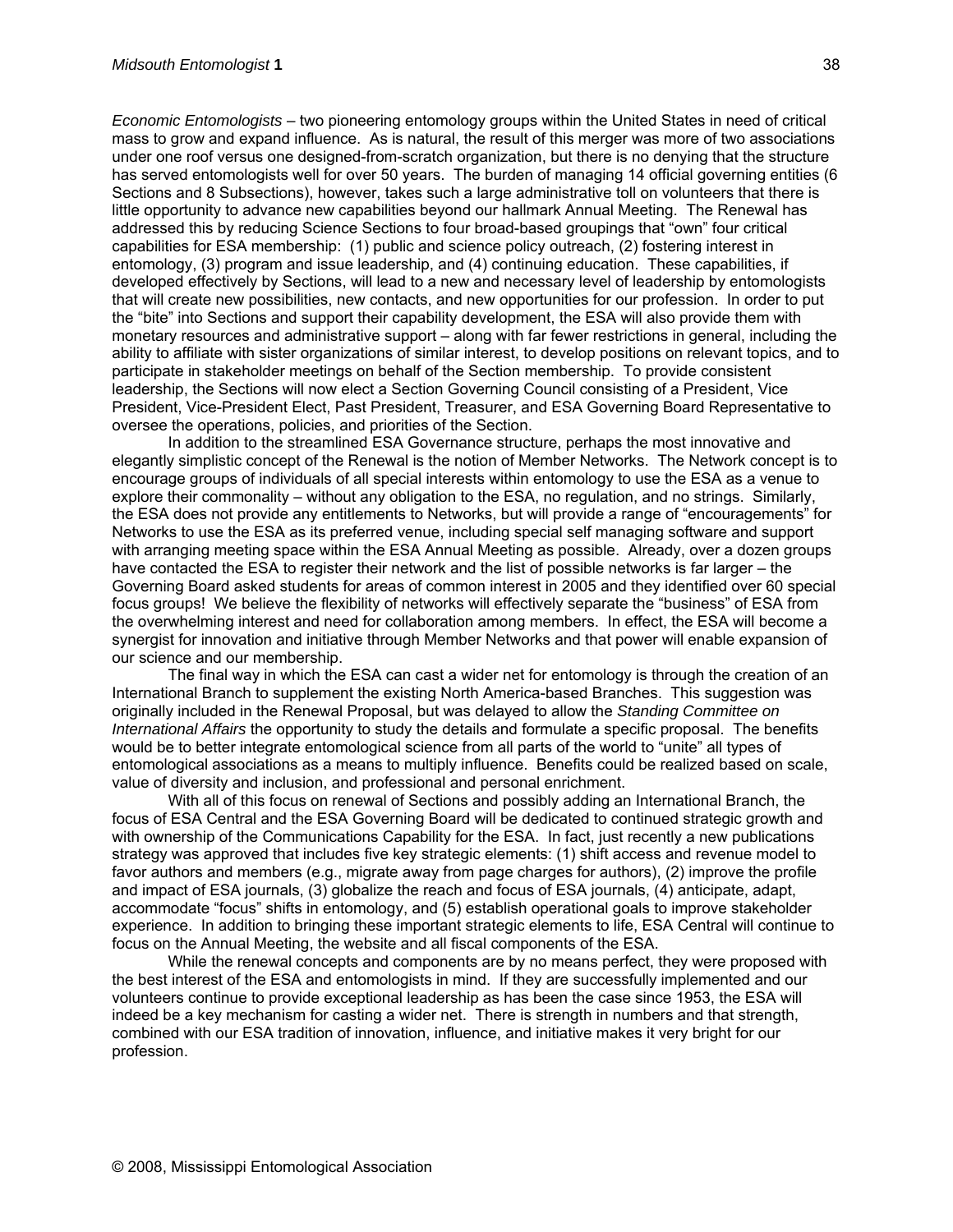#### *Role of Innovation in Casting the Net*

As noted previously, the science and profession of entomology has been the leader among other disciplines in the rational approach to pest management and crop protection. Since the genesis of IPM by Stern et al. in 1959, entomology has been in the leadership position conceptually, but Stone and Pedigo (1972) integrated practical concepts of bioeconomics with the introduction of the Gain Threshold. This simple yet elegant concept puts into perspective the dynamics of control costs and market value, which can then be related to injury and damage relationships to calculate a workable Economic-injury Level (EIL). Indeed, it is the dynamics of the EIL that makes Integrated Pest Management (IPM) such a powerful concept because there is no single answer to covers all pest scenarios and a plethora of questions must be assessed with site-specific data and circumstances. A grower's perspective on income risk, personal values, and the range of technology options are just a few considerations that must link with the bioeconomics of the scenario. IPM, then, is simply the application of all available knowledge/insights for good business.

More and more, the technology focus for pest control within IPM is driven by three highly valued grower criteria – reducing complexity, increasing convenience, and minimizing cost. These three criteria, while not as objective or elegant as the bioeconomics of gain thresholds and EILs, is driving a great deal of technology discovery and development today – and therefore is relevant to the notion of casting a broader net for entomologists. In short, technology focus has shifted significantly toward preventive tactics. This is due in large part to three things – (a) raising commodity and crop prices, (b) reduced cost of many technologies, and (c) the availability of new preventive technologies (e.g., transgenic insecticides, seed treatments). Of course, there also is a great deal of innovation space still available for curative technology.

Curative products for crop protection have many success stories for improving their footprint, their regulatory profile, their convenience, their cost, and their utility in IPM. The challenge is to describe a vision for what a product should do differently and then to explore and match technologies to address those attributes. Too frequently, product attributes for an active ingredient are believed to be incremental and the notion of a "breakthrough" is not considered seriously. Often our lack of imagination is our biggest limitation! At Dow AgroSciences, we have renamed our formulations function to "Product Design" in recognition of the significant impact and value that can be achieved with rational design of formulations AND delivery systems. In this journey, we carefully design products to meet emerging and future regulations for the active ingredient and for the co-formulants selected to make the product. In addition, there are numerous ways to improve the biological performance, user attributes, or cost of products – and these opportunities have just begun to be fully explored and exploited.

There are numerous examples of where formulation method or delivery system can significantly reduce the toxicological or environmental profile for products and in some cases this has actually enabled registrations in countries not previously available for consideration. Moreover, tremendous opportunities continue to exist for reducing volatility and drift resulting in potential non-target effects from spray applications through in-can formulation technologies. On more of a breakthrough scale, photo stability improvements are greatly improving the performance profile of existing actives through new and novel use of co-formulants and methods. In areas specifically relevant to entomology, baits and baiting systems have demonstrated stunning effectiveness for termite colony elimination and control of quarantine pests such as Mediterranean fruit fly. Seed treatments are of course common, but the science behind coatings in a broader sense is just now emerging and holds great promise, as does the potential for nanomaterials. These are extremely exciting times for agriculture and insect pest management, with most companies having rich and diverse pipelines of chemical and biological solutions in both discovery and development stages – in this context, the promise of IPM is indeed delivering. If the economics of agriculture are strong, then the science and the profession of entomology will parallel this strength and serve to further cast the net for entomologists in the public- and the private-sectors.

In summary, the future of entomology has never been brighter. The science has never been so diverse, the application of the science to agriculture has never been so important, and the opportunity for entomologists to lead through their professional Society has never been greater. My challenge to entomologists at all stages of your career is to make a difference – the possibilities are limitless and we have a great foundation and heritage in IPM and the ESA to build upon for our widening net(work)!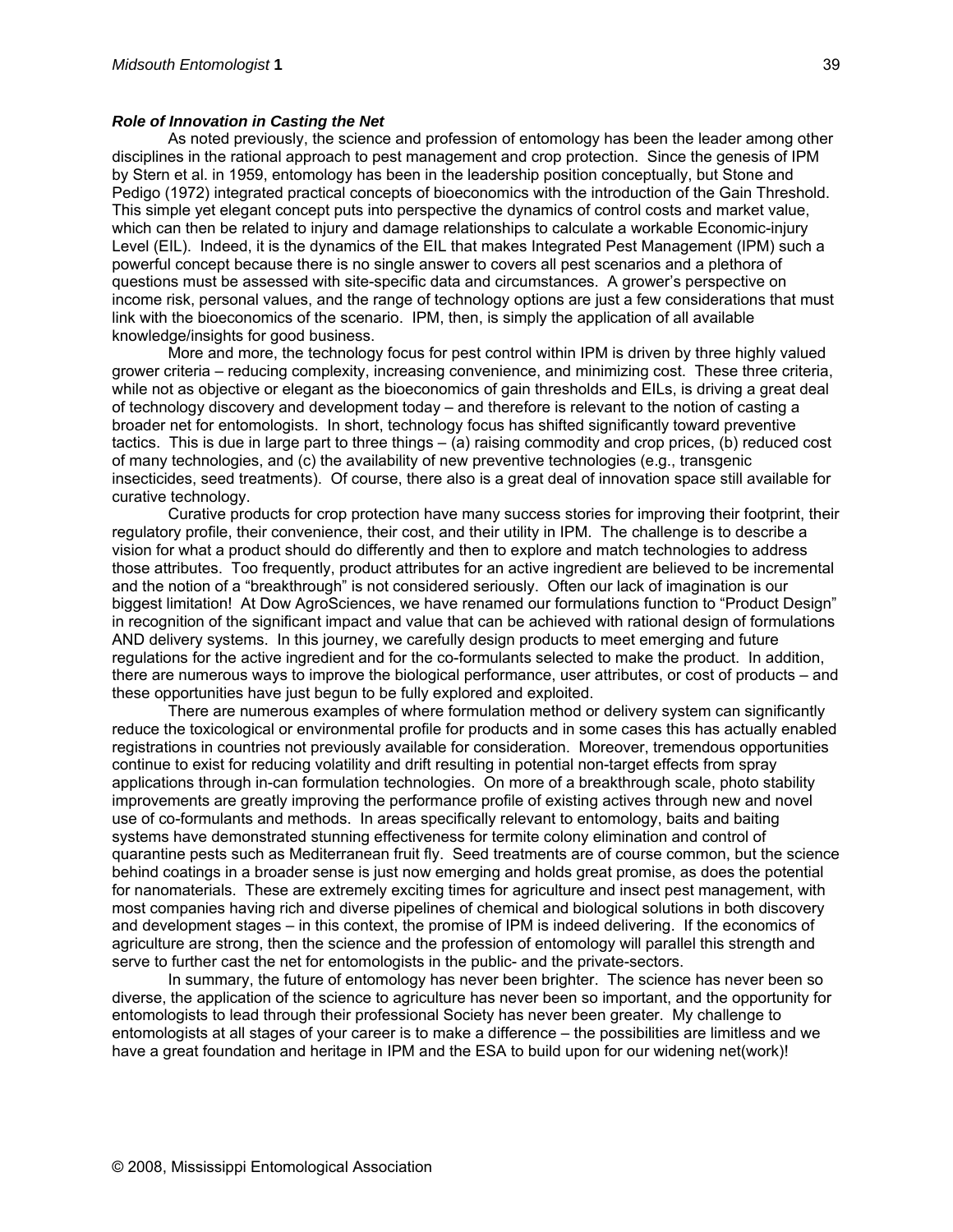**Activities and careers within APHIS/ PPQ.** Jeffery L. Head.State Plant Health Director, USDA, APHIS, PPQ.

[Abstract not on file]

**Entomological consulting – now and in the future.** Bruce Pitman. President, MACA.

[Abstract not on file]

**Safeguarding Mississippi from invasive insects.** Benny L. Graves.Division Director, Plant Pest Programs, Bureau of Plant Industry.

[Abstract not on file]

**Insect rearing educational opportunities at MSU.** Frank M. Davis. Emeritus Adjunct Professor, EPP, MSU.

[Abstract not on file]

## **Student Paper Competition**

**Evolution of host plant preferences and analysis of biogeography based on a phylogeny of holarctic Teleiodini (Lepidoptera: Gelechiidae).** S. Lee and R. L. Brown. EPP, MSU.

Evolution of host plant preferences and analysis of biogeography based on a phylogeny of holarctic Teleiodini (Lepidoptera: Gelechiidae). Synopsis: Phylogenetic relationships of 25 genera of holarctic Teleiodini (Gelechiidae) are postulated based on morphology and molecular characters, including CO-I, CO-II and 28S genes. The phylogenetic analysis of the combined morphology matrix and the CO-I + CO-II + 28S Mtrix yielded two equally most parsimonious trees (length 1184 steps, CI = 0.50, RI = 0.41) and a strict consensus tree (length 1187 steps, CI – 0.50, RI=0.40). An analysis of larval host plant preferences based on this consensus tree indicates derivation of feeding on woody hosts from genera feeding on herbaceous hosts and a single origin of feeding on coniferous hosts. An area cladogram indicates five independent origins of Nearctic genera from Holarctic ancestors and one origin from a Palearctic genus.

**Effective population sizes and spatial variation of genetic structure in the invasive species**  *solenopsis invicta* **buren, the red imported fire ant.** Rajesh Garlapati, Michael A.Caprio, David Cross, O. P. Perara. MSU. Dept. EPP.

The fundamental goal of population genetics is to understand the relative importance of micro evolutionary forces in determining the existence of genetic variation within a species. The variance in effective population size is an important quantity in evolutionary biology, which helps in describing the rate at genetic variance changes due to genetic drift. The fire ant represents an excellent model system to conduct detailed studies of genetic structure using many markers of multiple classes. With this rationale a study was initiated to assess genetic differences of fire ants among different places and to estimate effective population sizes in the presence of gene flow.

**Farmland butterflies benefit from CP33 native grass buffers.** J. A. Goldenetz, T. B. Watkins, H. L. Puckett, S. K. Riffell and L. W. Burger, Jr. WF, MSU.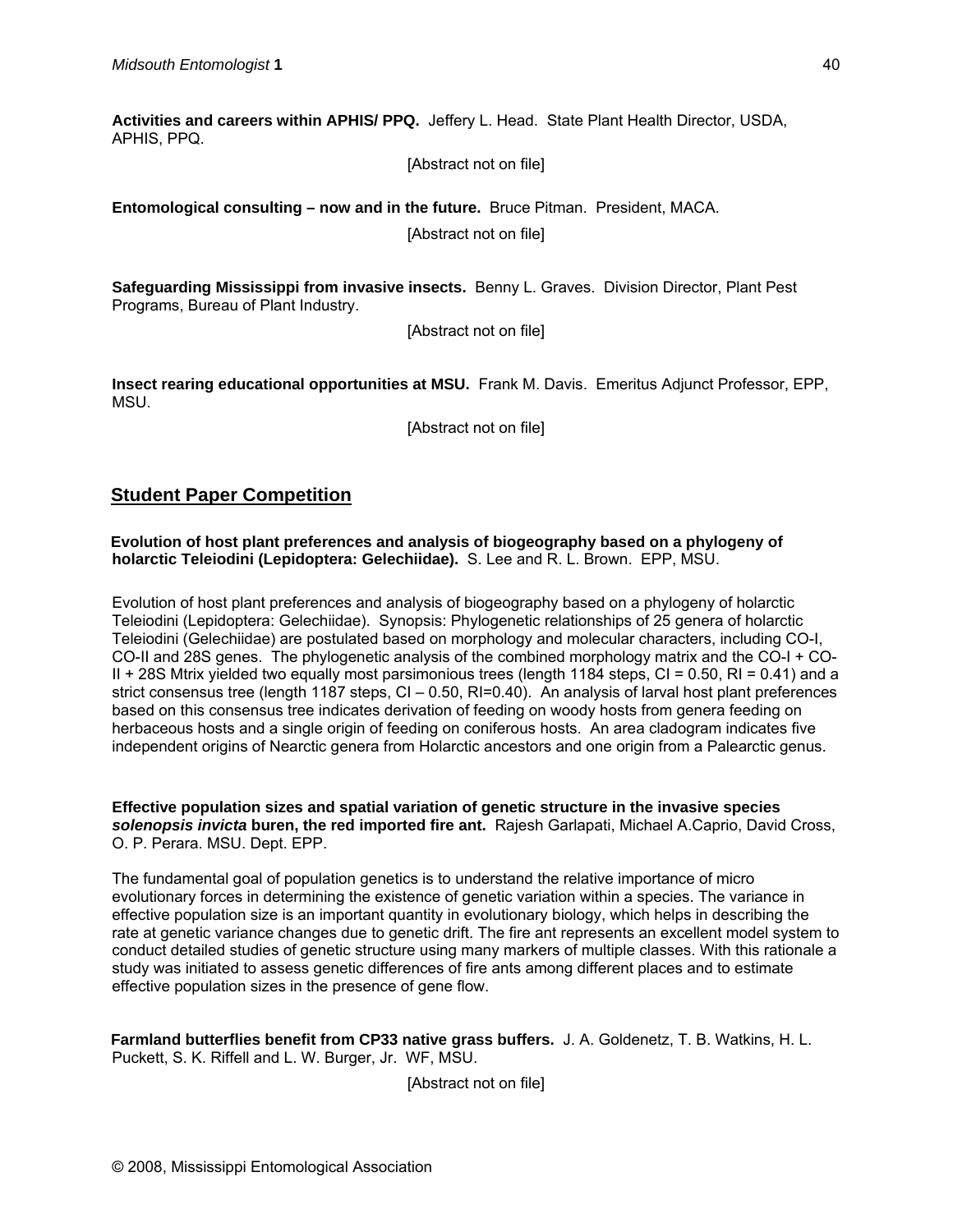**Species level problems of** *Donacaula* **(Lepidoptera: Crambidae) of the Western Hemisphere.** Edda Martínez and Richard L. Brown. MSU, Entomological Museum.

Little information is available concerning the distribution and biology of *Donacaula* species in the Western Hemisphere, in part because the difficulty of their identification. All species of *Donacaula* are very similar externally, with the forewings light to dark brown and some species with longitudinal dark lines or spots, but variation in these patterns have added confusion in their identification. The similarity within the genitalia also created confusion for their identification. The use of whole body mounts should provided new characters at both generic and specific level for their identification. Preliminary results of the phylogeny of the Schoenobiinae using traditional characters of genitalia and wing venation and new characters of the whole body are presented.

**Programming Techniques to Search and Process Acoustical Data from Insects.** Vijay Ramalingam\*, Tom Fink\*, John Seiner\*, Douglas Streett\*\* and Alan Lax\*\* \*National Center for Physical Acoustics, University of Mississippi, University, MS, 38677 \*\* *ARS, USDA, Stoneville, MS.* 

A LabVIEW® based search program is written to search through the meta-data information embedded in insect sound and vibration data stored as WAV (Windows Audio Format) recordings. The meta-data information such as weather data and experimental setup data is embedded into the WAV files during data acquisition, and this enables the search for specific files from our acquired data using our search program. An Microsoft Excel® Macro is written to process the FFT (Fast Fourier Transform) data created by LDS-Dactron: RT Pro Photron® system. The macro imports the FFT text file, formats and plots the FFT data, and finally exports the graphs to Microsoft PowerPoint®. Substantial time savings were achieved during data analysis by implementing these procedures.

**Molecular markers and their utilization in migratory studies of Helicoverpa zea in North Mississippi.** S. R Vemula,., M. A. Caprio, J. C. Schneider and F. R. Musser. Dept. of EPP, MSU.

Population genetic structure of field collected adult moths of Helicoverpa zea was investigated using novel markers to comprehend the temporal and spatial variation in genetic structure. Emphasis was laid on understanding the migratory behavior of adults moths collected over the season (2005-2007) from Northern Mississippi. Genetic markers used in this study included Inter-simple sequence repeats (ISSR), Simple sequence repeats (SSR), and Sequence-related amplified polymorphism (SRAP). Polymorphism at different loci was utilized in estimating the temporal and spatial differentiation of the adult populations. A comparitive study was done using these markers to identify the best marker for population genetic studies in Helicoverpa zea . This knowledge will be used in further population genetic studies of this pest.

**Ornamental plants as nectar source for** *Larra bicolor***.** C. M. Abraham and D. W. Held. Dept of EPP, MSU.

A Comparative Analysis of Fluorescence from Different Stains for Imaging with a Confocal Laser Scanning Microscopy. R. Brown, S. Lee and W. Monroe. EPP MSU. Synopsis: Confocal laser scanning microscopy can provide high resolution and three-dimensional images by stacking consecutive scans of confocal planes. Confocal microscopy is dependent upon degree of florescence caused by different colors of laser light. Confocal microscopy rarely has been used for examining and imaging anatomical structures of Lepidoptera and other insects, and examples of its use for imaging slide mounted structures of Gelechioidea are provided. A comparison is made of the florescence and quality of images of genitalia that are stained with eosin, mercurochrome, chlorazol black, chlorazol black + eosin, saffarin and orange-G – all of which are currently used by various lepidopterists. Stains that provide optimal fluorescence are recommended.

**The role of Gulf Coast ticks (***Amblyomma maculatum***) in the epidemiology of** *Rickettsia parker***i infection.** K. T. Edwards and J. Goddard. Dept of EPP, MSU.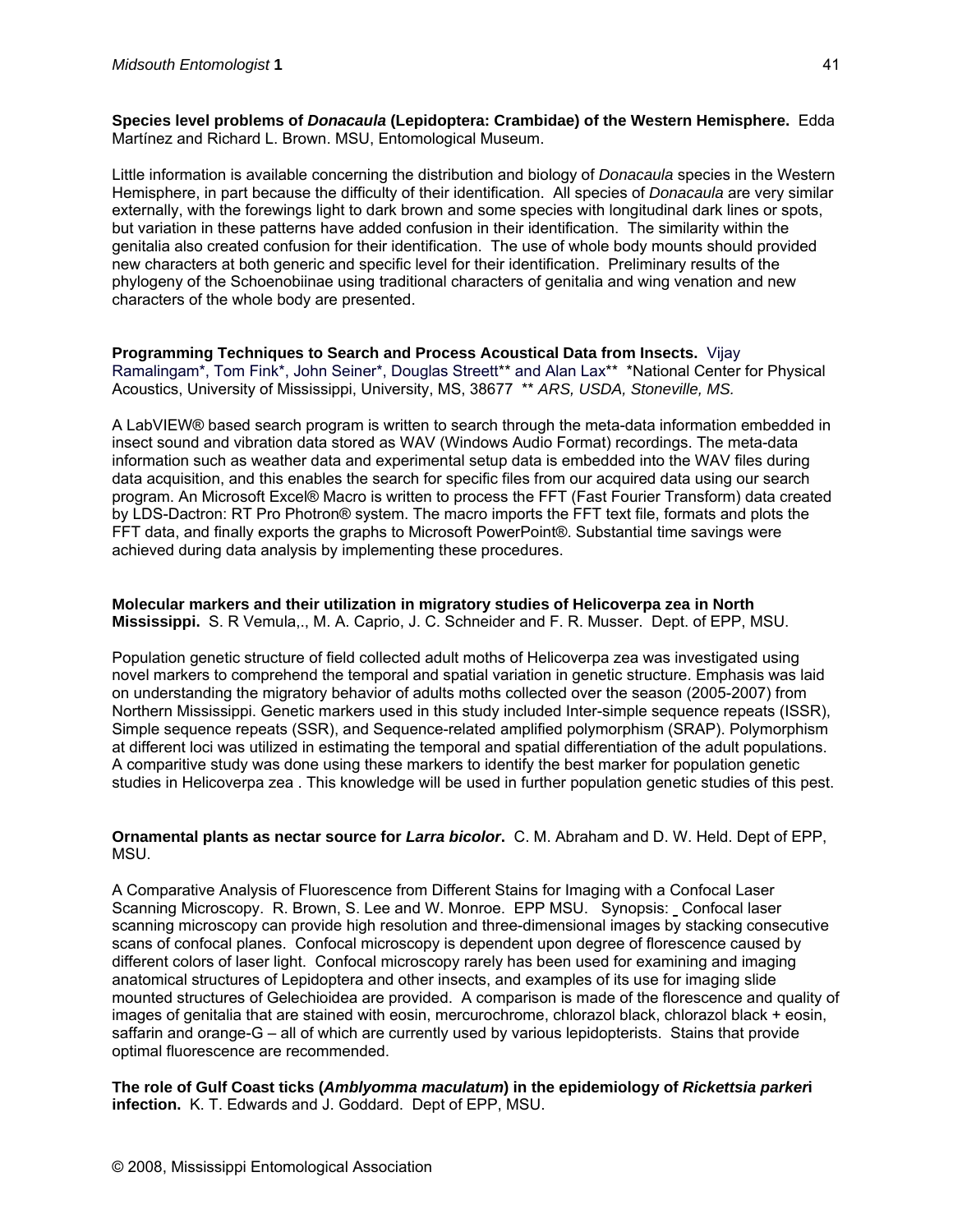The Gulf Coast tick, Acari: Ixodidae, *Amblyomma maculatum* (Koch), is a Nearctic and Neotropical threehost tick. The larvae and nymphs of this species are common pests of ground-inhabiting birds and small rodents. Adults have no particular host specificity, attacking a variety of vertebrates including humans. *Amblyomma maculatum* is widely distributed in Oklahoma, Kansas, and the Gulf coast, generally up to 150 miles from the coastline, along the Mississippi River and in the Atlantic states. It is also found in several Central and South American countries bordering the Gulf of Mexico and Caribbean Sea. Rickettsial organisms, such as the ones causing Rocky Mountain spotted fever, are often associated with ticks and may belong to the spotted fever group (SFG), typhus group (TG), or scrub typhus group (STG). Rickettsiae multiply in almost all organs of invertebrate hosts; ticks become infected with the bacteria by feeding on bacteremic animals; then infection may occur transstadially and/or transovarially. In 1937, Ralph Robinson Parker (1888-1949) isolated a rickettsia-like organism which differed significantly from *Rickettsia rickettsii*, the etiologic agent of RMSF. He isolated this organism from *A. maculatum* ticks collected from cattle in Texas when all confirmed cases of tick-borne spotted fever were attributed to *R. rickettsii*. In 1965 the agent identified by Parker was confirmed as a unique SFG rickettsia, *Rickettsia parkeri*. Little is known about the natural history of *R. parkeri*, that is, reservoir hosts (birds or mammals) and the tick/vector components. The medical importance of the Gulf Coast tick was highlighted in 2004 when Paddock et al. described the first recognized case of infection in a patient with *R. parkeri.* From the first reported case of infection with *R. parkeri* in *A. maculatum* ticks in cattle in Texas by R. R. Parker, it has been known that cattle played a role in the epidemiology of *R. parkeri* infection. Early studies focused on the implications as a predisposing factor for screwworm infestation. More recent studies have documented decreased weight gain and alterations in blood composition after infection with *R. parkeri.* Adult *A. maculatum* ticks have a predilection for cattle ears; nymphs demonstrate a preference for the withers, midline, and tail-head. Ears may become thickened and curled, causing a condition called "gotch ear". In addition to the nuisance effect of ticks and blood loss from heavy *A. maculatum* infestations, cattle may have up to a 20% growth performance reduction. However, little is known about the pathogenesis or epidemiology of gotch ear in cattle except that it involves *A. maculatum* ticks. The objective of this study is to elucidate the natural history of *R. parkeri* infection in *A. maculatum* ticks, and specifically, in relation to cattle.



*Amblyomma maculatum female* 

*Amblyomma maculatum male* Gotch ear in cattle ear.

**Stalk strength as it relates to insect penetrability.** B. Gibson and F. Musser. EPP, MSU. [Abstract not on file]

**Spider mite response to seed treatments and cotton yield loss associated with lateseason damage.** J. Smith, F. Musser and A. Catchot. EPP, MSU.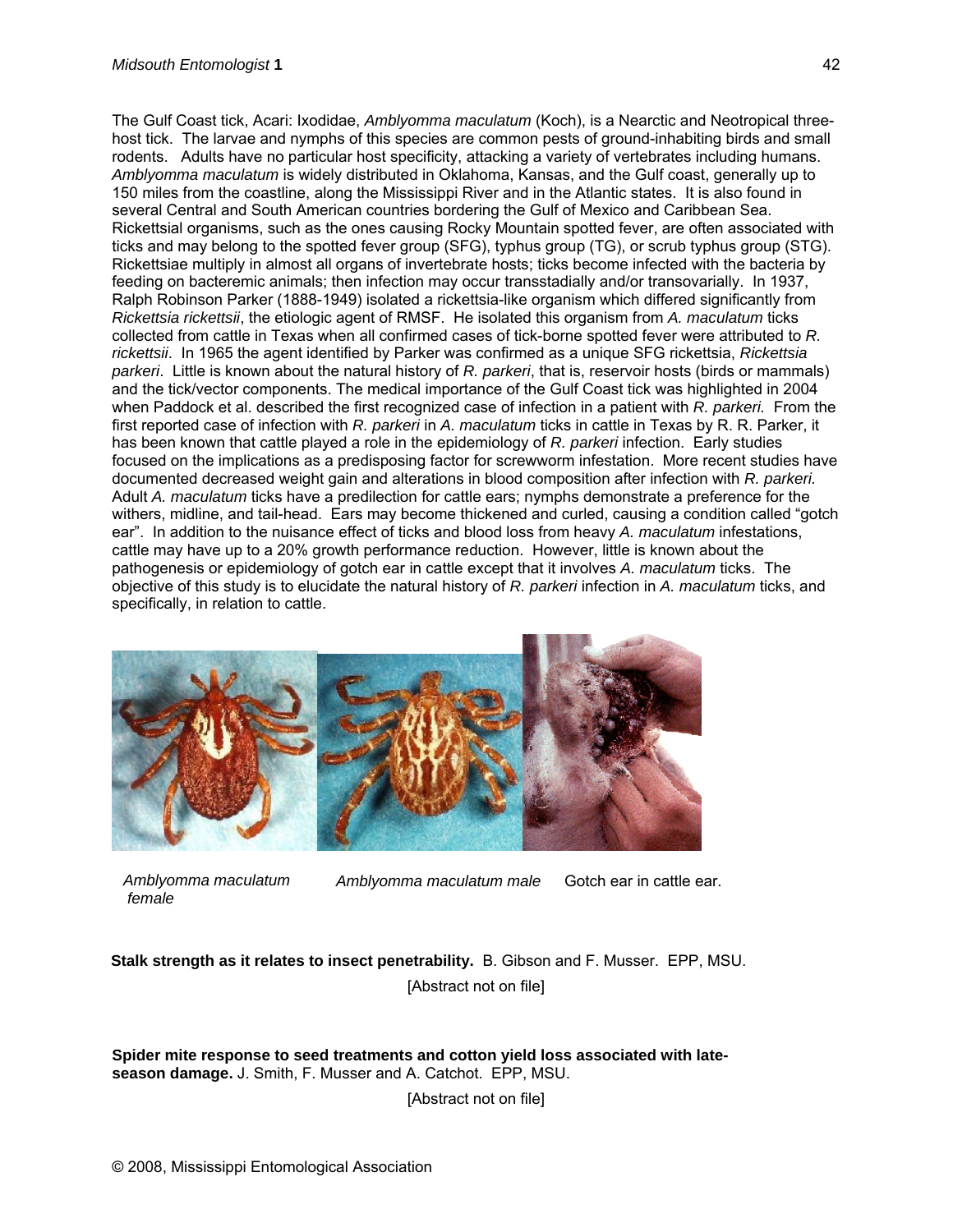**Stridulation behavior of** *Solenopsis invicta* **and** *S. richteri* **at different food sources.** J. R. Marquess and J. B. Anderson. UMFS/CWWR, UM.

[Abstract not on file]

**Chrysomelid beetle (Coleoptera: Chrysomelidae) associations with sweet potato in Mississippi.** D. Fleming and J. T. Reed. EPP, MSU.

[Abstract not on file]

**\* A comparative analysis of fluorescence from different stains for imaging with a confocal laser scanning microscope.** Richard L. Brown, Sangmi Lee**,** and William Monroe. MSU Entomological Museum.

[Abstract not on file]

\* Not in student competition.

## **Concurrent Paper Session**

**Termite consumption of charred wood.** C. J. Peterson, P. D. Gerard and T. L. Wagner. USDA-Forest Service, Starkville, MS.

Termites play an important role in the decomposition of wood in forest ecosystems. Charring alters wood by converting cellulose to other products, eventually mineralizing cellulose to carbon dioxide, water vapor and ash. This study examined the effects of char on termite gut protozoa and the termites' ability to find and begin feeding on charred wood. Termites that were force-fed char showed a reduction in the number of gut protozoa, but not to the degree seen in starved termites, indicating that termites derive some nutritional value from char. Tests of charred boards in the laboratory and charred bolts in the field revealed that the presence of surface char did not affect the termites' ability to find the wood and begin feeding. We conclude that because termites very likely survive low-intensity fires, there will be no interruption of termite contributions to the carbon and nutrient cycles of forests.

**South Louisiana ants two years after hurricanes Katrina and Rita.** B. A. Wiltz. USDA-ARS, SRRC, New Orleans, LA.

Ant populations in South Louisiana have been monitored since hurricanes Katrina and Rita. Changes in species distribution from before the hurricanes through the present will be discussed.

**Eavesdropping on Colonies of the Black Imported Fire Ant,** *Solenopsis richteri.* Timothy O. Menzel, Jake R. Marquess, Tom Fink, John Seiner and Douglas Streett.\* National Center for Physical Acoustics, University of Mississippi \*USDA-ARS-BCMMUR, Stoneville, MS

Our objectives were to 1) record acoustic signals from colonies of the black imported fire ant, *Solenopsis richteri* Forel, 2) identify significant patterns within those signals, 3) quantify the occurrence of those patterns across all recordings, and 4) study the relationship between those patterns and other measured variables. A 50 cm long spike was driven into the center of seven ant colonies, leaving 2 cm of the spike above the mound surface. An accelerometer (1 volt/g PCB 352B) was then attached by magnet to the top of the spike to receive and measure substrate vibrations from within the colony. Signals were then passed through a signal conditioner (PCB Model 480M167) into a laptop computer and recorded using Raven (1.3) software. Recordings were made once a week for five weeks in May and June of 2007 between the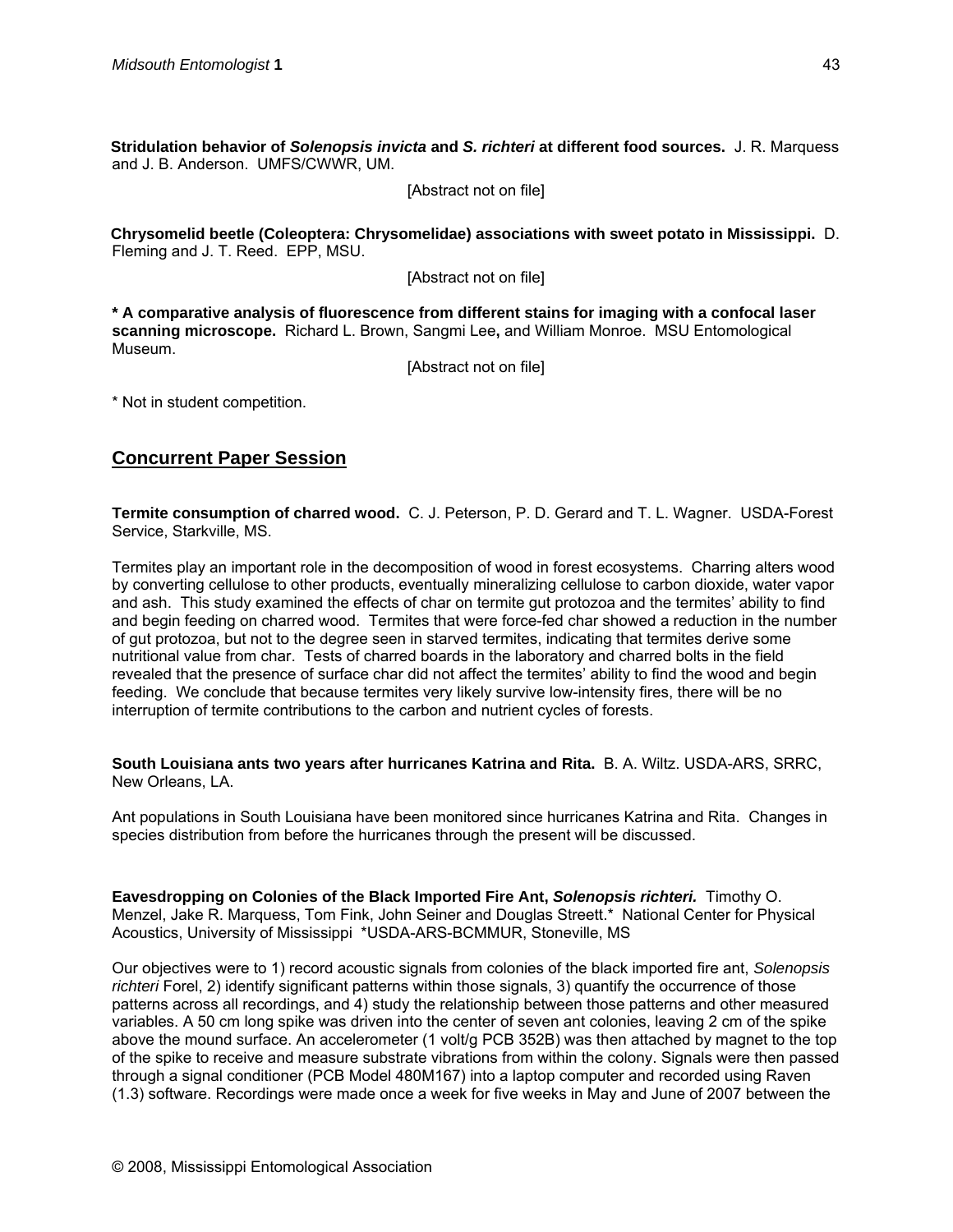hours of 9 and 10 am, 12 and 1 pm and 4 and 5 pm. Sixty-two viable 5 minute recordings were obtained from six of the seven colonies.

Three distinct patterns were identified from the wave forms; single spikes ("pops"), collections of spikes which sounded like a grinding noise ("grinds"), and stridulation, a well document acoustic behavior involving the scraping of structures on the petiole and gaster (Figure 1). Pops were detected in 100% of recordings of occupied mounds at a rate of about one per second and were determined to be a useful way of distinguishing active from abandoned nests. Grinds were found in 95 % of active colonies and there was great variation in the number of grinds per unit of time. Stridulation was detected in 14% of recordings and was in most cases a single isolated event.



Figure 1. Five seconds of wave forms from four separate recordings: a) from an abandoned mound, b) from a colony with minimal activity, arrows indicate spikes referred to as "pops" in the text, c) from a very active colony, circled areas indicate collections of spikes referred to as "grinds" in the text, d) a stridulation pattern.

To determine the behaviors that can be associated with the different patterns described, an experimental chamber was used that was similar to an ant farm but with a grid of metal screws embedded to act as wave guides for acoustic signals. As ants tunneled through the chamber their signals could be picked up by an accelerometer attached to the closest screw. Using this method we were able to observe the behavior associated with grinding but not with the other two patterns. The grinding noise was generated by ants while excavating and was generated by the sound of soil scraping against soil. Grinding was quantified for each recording by dividing recordings into 60 five second intervals. The presence/absence of grinding was noted for each interval and then used to determine the percent cover of grinding for each recording.

The 62 recordings were then divided into groups by time of day, presence/absence of visible worker activity during recording, presence/absence of stridulation, and colony, to determine which division(s) accounted for the variation in grinding (excavation) behavior. The only division where variation between groups was noticeable was between colonies, and there was comparably little variation within colonies (Figure 2). There are two logical explanations for this relationship; 1) the variation is related to the placement of the spike, which could be better situated for receiving signals from excavation in some colonies than others, or 2) some colonies are excavating more than others. To test the first scenario, a future experiment will be conducted where several spikes are implanted into single colonies and recordings are taken simultaneously from all spikes. If there is no or little variation in the patterns detected from the different spikes, that would reduce the possibility that the variation in excavation detected was due to spike placement. In this case, another experiment could be conducted where recordings are taken from several colonies, the level of excavation is determined for each colony, and then colonies are exhumed to determine the relationship between various life stage characteristics, such as brood stage and colony size, and excavation behavior.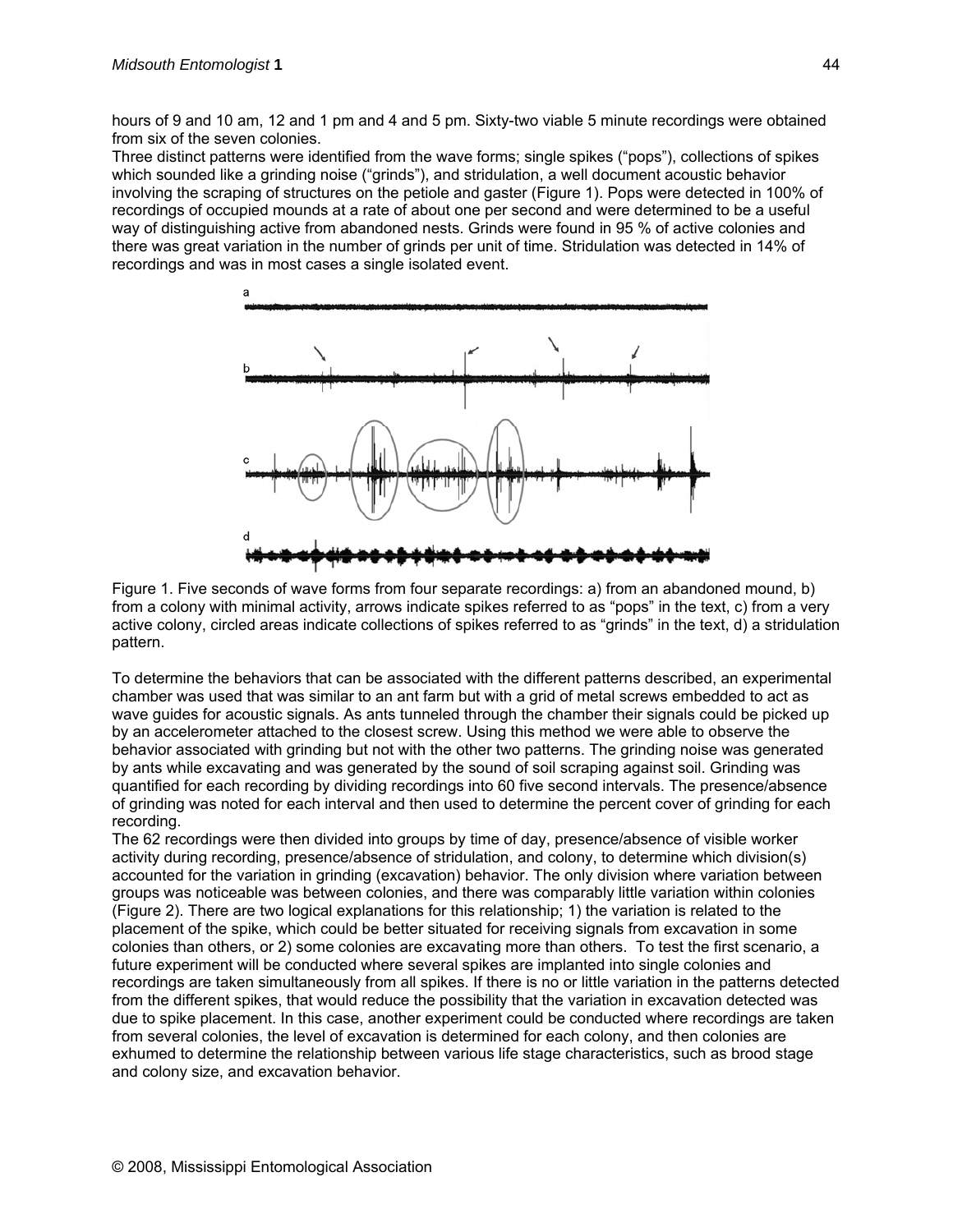

Figure 2. Percent cover of an excavation related pattern from 62 recordings, separated by time of day, presence/absence of visible activity, presence/absence of stridulation and mound recorded.

**Phase-averaged Investigation on Fire Ant Wingbeat Induced Flows with digital PIV.** L Gui, T Fink, Z. Cao, D. Sun and J. M. Seiner. National Center for Physical Acoustics, University of Mississippi.

A particle image velocimetry (PIV) system was developed and applied to investigate the air flows induced by the motion of fire ant alate wings. The experimental setup is shown in Fig. 1. A special fluid is injected into the heater of the fog generator by a syringe pump with a flow rate of 0.1 ml per minute to create fog particles of a few micro-meters in diameter. The fog is clean and not harmful for humans and the tested insects. Fresh air is mixed with the fog particles and driven by heat convection into the test chamber of  $100\times100\times150$  mm<sup>3</sup> through a 75 mm aluminum pipe with a low flow speed that can be ignored in comparison to the fire ant wing beat induced flow velocity. The tested flying fire ant alate is tethered on a fine metal wire (0.3mm) and held at the test position in the fog chamber by a 3-D traverse system. A pulsed beam from a Nd:YAG laser is converted to a thin (≈0.5 mm) light sheet in the test region through a set of light sheet optics that includes a cylindrical divergent lens, a mirror and a cylindrical condenser lens. The laser is controlled by a delay & pulse generator so that double laser pulses of 100  $\mu$ s time interval are sent out at repeating rate of up to 30 Hz to illuminate the fog particles in the light sheet. A PCO 2000 camera is synchronized to the laser pulses with the delay & pulse generator to acquire particle image recording pairs. The acquired particle image recording pairs are evaluated with a correlation-based central difference image correction method (CDIC) to determine instantaneous velocity vector maps. Statistical analysis is applied to groups of instantaneous velocity vector maps to quantify the mean velocity distributions and velocity fluctuations, i.e. the normal and shear Reynolds stresses of the turbulent flows. To investigate the velocity, vorticality and turbulent value variations in a wingbeat period, a phase averaged analysis was conducted as follows: (1) Acquire more than 10,000 PIV recording pairs that include the fire ant images in the background; (2) Process images with high-pass filters and evaluate image pairs to determine flow velocity vector maps; (3) Process images with low-pass filters to enhance wing images for determining phase of each vector map; (5) Divide the vector maps into around 20 groups according to the phases; (4) Conduct statistical analysis for each phase group, i.e. of around 500 velocity vector maps. Tests results will be presented and discussed in the MEA annual meeting, October 25-26, 2007.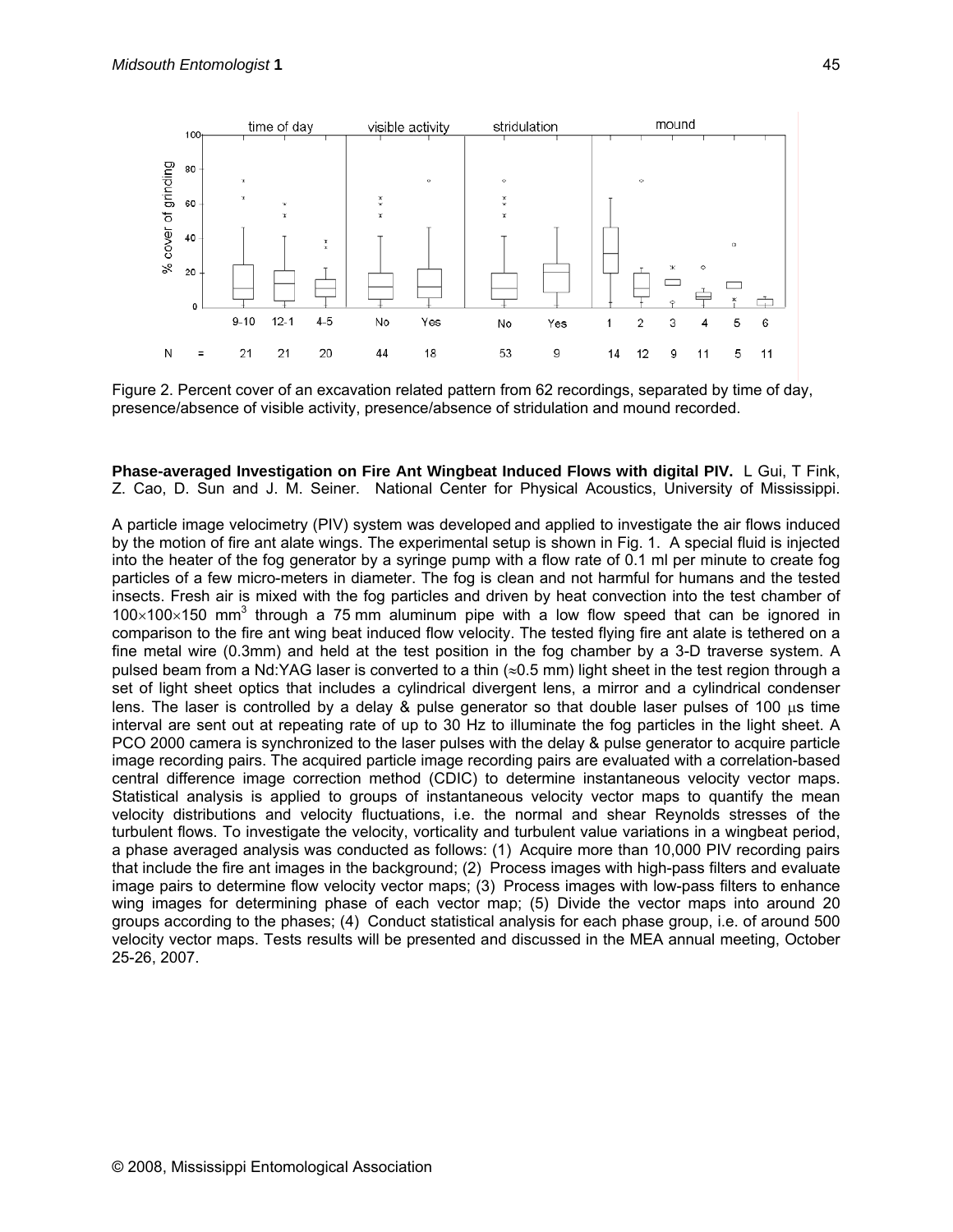

© - Delay & Pulse Generator © - Syringe Pump © -Fog Generator © - Nd:YAG Laser © -3D Traverse © -Test Chamber © - Light Sheet Optics © - Digital Camera © - Fire Ant Alate



#### **Cultural aspects of sweet potato insect management in Mississippi.** J. T. Reed, C. Jackson, D. Fleming. EPP, MSU.

Cultural practices in sweet potato production in Mississippi includes a soil-incorporated pre-plant application of insecticide (PPI) prior to the planting of slips. Planting may be done from May to mid-July with harvest following from 80 to 100+ days after planting. There may be a lag of few days to 2 months between the PPI application and planting. Sweet potatoes may be planted in fields following other crops and are generally rotated following 2 or three years of sweet potato in the same field. Research has been concluded that relates to these cultural practices, and results suggest possible ways of avoiding some insect damaged potatoes.

The lag between the application of PPI and the date of planting resulted in damage to approximately 3% by cucumber beetles and 2.5% by *Systena* flea beetles for every 10 days of lag between insecticide application and planting (cumulative: 18% and 15%, respectively at 60 days). The lag between PPI and planting for other insects was minimal. The data suggest that considerable savings may be obtained by applying the PPI immediately prior to planting.

Additionally, the distribution of insect species throughout the growing season differed with species. Click beetles peaked early in the season (prior to week 29) and few were collected after June. Sweet potato flea beetles and cucumber beetles (*Diabrotica* species) numbers peaked after week 30, and *Systena* flea beetles were present at low levels all season with no major peaks in population. These data suggest that foliar applications of insecticide may best be utilized by making one or two applications for adult click beetle management early in the season beginning immediately after planting, and by applying insecticide from mid- to late season to within a few weeks of harvest for cucumber and flea beetle management.

The percentage of damaged potatoes tended to be higher in sweet potatoes following a fallow field (pasture) or soybeans, indicating that it would be best to rotate planting of sweet potatoes to follow cotton, corn or sweet potatoes, and to avoid planting in fields that were fallow the previous year.

Sampling procedures include sweep-net, vacuum, and sticky cards. Although there are some benefits to each system, sweep net samples are recommended for chrysomelid pest species.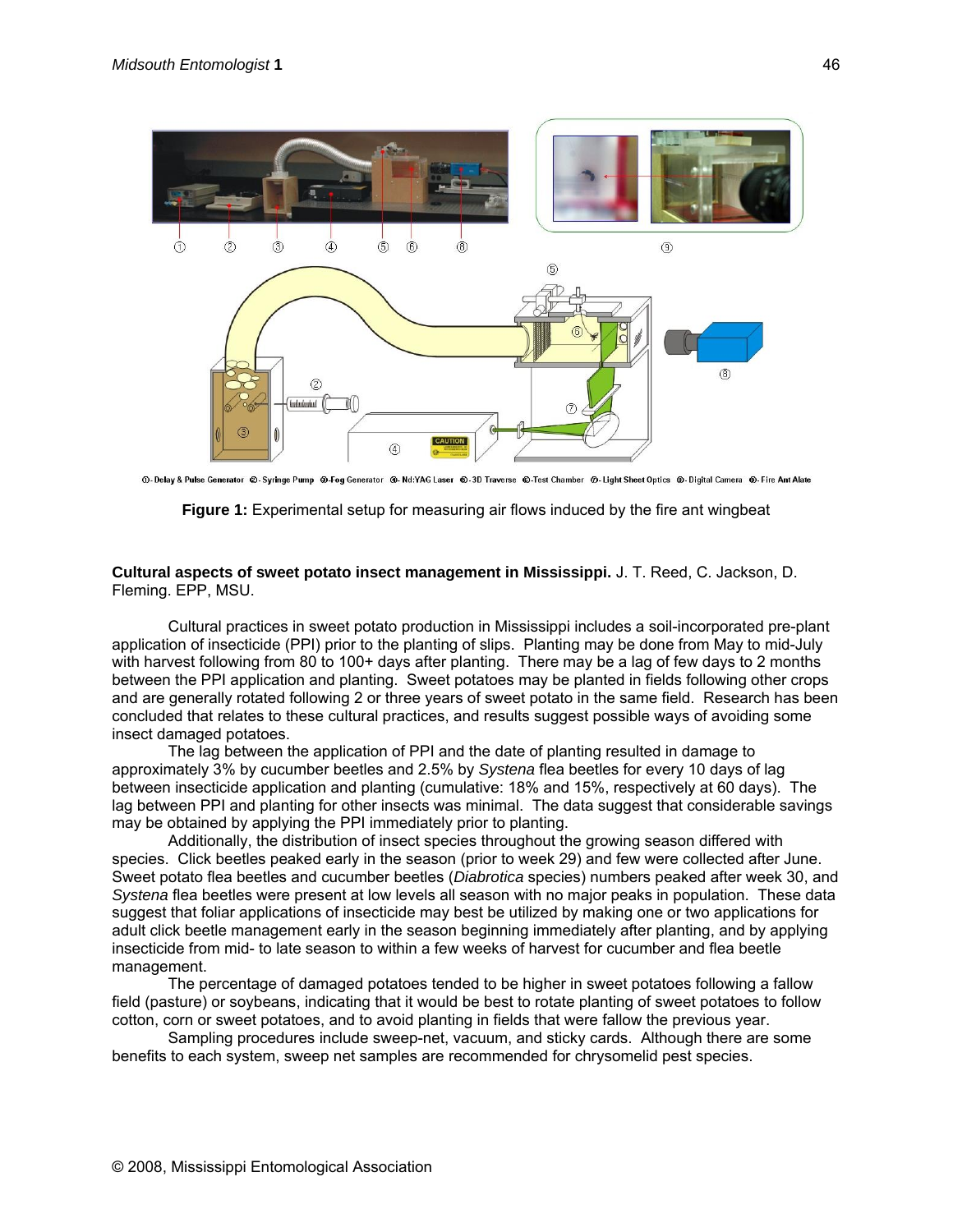**Applications of Poisson regression models in site-specific cotton pest control.** J. L. Willers. USDA-ARS, Mississippi State, MS. Synopsis: Site-specific samples stratified by classified remote sensing imagery are analyzed by Poisson regression methods.

[Abstract not on file]

#### **Insects of early planted group IV soybeans.** G. L. Andrews, J. Robbins and D. Poston. DREC.

Farmland butterflies benefit from CP33 native grass buffers. **J. A. Goldenetz**, T. B. Watkins, H. L. Puckett, S. K. Riffell and L. W. Burger, Jr. Dept. of W& F, MSU. Abstract: Butterflies are critical components of sustainable agricultural systems because they provide valuable services such as pollination, food for wildlife, wildlife-viewing opportunity, and ecosystem health indication. Therefore, agricultural producers are encouraged to promote and protect butterfly populations on their land. One method for increasing butterfly habitat on farmland is the establishment of Conservation Reserve Program (CRP) practice CP33 buffers. In this presentation, I will report how butterfly species have responded to the establishment of CP33 buffers prior to managed disturbance. During the third year after establishment (June-August 2007), we detected 38 butterfly species using CP33 buffers. This community included 11 habitat-sensitive species, comprising 16% of total observations. The presence of these habitat-sensitive species (e.g., Swarthy Skipper, Sachem) is important due to their association with native grass species historically common in the Black Belt Prairie physiographic region of northeast Mississippi. This baseline data will be used to determine the impact of vegetation management (i.e., burning and disking) on farmland butterfly populations.

#### **Role of diapause in the utilization of fall and winter hosts by the tarnished plant bug in the Mid-South.** G. L. Snodgrass. USDA-ARS, Stoneville, MS.

Tarnished plant bugs, *Lygus lineolaris* (Palisot de Beauvois), overwinter as diapausing adults throughout North America. Because of the importance of diapause in the development of control methods for plant bugs, diapause in the tarnished plant bug was studied from 1999-2007 in field and laboratory tests at the Southern Insect Management Research Unit, USDA-ARS, Stoneville, MS. Stoneville is at a latitude of 33.43 N and is in Washington County near the western edge of MS in the Mississippi River Delta. Tarnished plant bugs are native to North America, and in the mid-South they have evolved a diapause that enables them to survive periods when food is unavailable, and take advantage of favorable conditions for reproduction in the fall and winter when they occur. Tarnished plant bugs begin entering diapause in late August and by 12 September about 50% of the developing nymphs will produce diapausing adults. Most nymphs developing in the field in October and November become diapausing adults. However, reproduction in the fall continues in the field on weed hosts until the hosts are killed by a freeze. Reproduction can also occur during the winter with new generation adults produced in March in mild winters. The key to tarnished plant bugs being able to utilize favorable periods of weather for reproduction in the fall and winter in the mid-South lies in two factors. One is the presence of winter hosts (mainly henbit, *Lamium amplexicaule* L.) that bloom in late November through March. The other is the ability of diapausing adult tarnished plant bugs to break diapause in response to temperature and food stimuli. Both of these two stimuli are important, and food must contain nutrients as are found in blooms or flower buds. The laboratory and field tests that determined the importance of food and temperature in emergence of plant bugs from diapause and how this makes plant bugs so well adapted to their environment in the mid-South will be presented and discussed.

#### **Bean leaf beetle resistance to pyrethroids in soybeans.** F. Musser and A. Catchot. EPP, MSU.

[Abstract not on file]

**Pest Control Updates.** A. Catchot, S. Stewart, G. Lorenz and R. Bagwell.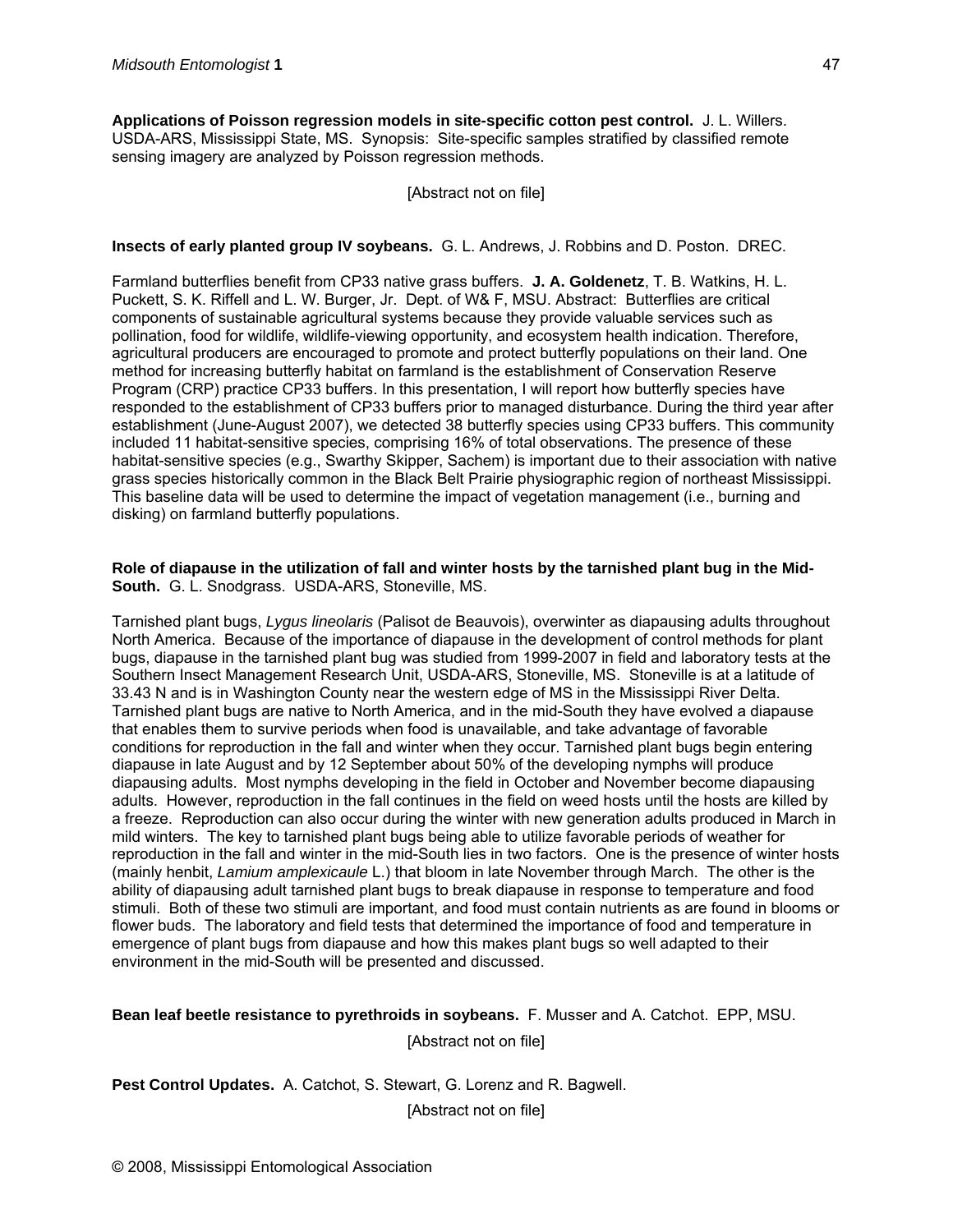## **Urban Entomology Session**

[No abstracts are on file for papers presented in this session]

**Putting the urban into USDA, ARS veterinary, medical, and urban entomology national program.** D. Strickman. USDA, ARS National Program Leader.

**Bridging the gap between basic and applied research: lessons from urban entomology.** A. Appel. Auburn University.

**Termite research and termiticide registration issues.** T. Wagner. USDA, FS.

**Area-wide management of the Formosan subterranean termite in New Orleans' French Quarter.** B. Wiltz, F. Guillot, and A. Lax. USDA, ARS, New Orleans, LA.

**Mississippi's extension urban entomology program.** B. Layton.EPP, MSU.

**Ornamental and turf grass entomology research in Mississippi: science and serendipity.** D. Held. CREC, MSU.

**Artificial nest sites for native bees.** B. Sampson. Visiting Research Professor, MSU.

**New mosquito biolarvicide formulation with enhanced residual activity.** M. Lyn and D. Streett. USDA, ARS, NBCL.

**Perspectives on imported fire ants and other urban pests in the popular press.** J. T. Vogt. USDA, ARS NBCL.

### **Posters**

**Seasonal Changes in Broadband Spectral Reflectance Characteristics of Imported Fire Ant (Hymenoptera: Formicidae) Mound Features in Turfgrass Agroecosystems. S. L. DeFauw<sup>1</sup>, J. T.** Vogt<sup>1</sup>, and D. L. Boykin<sup>2 1</sup>USDA, Agricultural Research Service, Mid South Area, National Biological Control Laboratory, Biological Control of Pests Research Unit, P.O. Box 67, 59 Lee Road, Stoneville, MS 38776, USA <sup>2</sup>USDA, Agricultural Research Service, Mid South Area, P.O. Box 225, 141 Experiment Station Road, Stoneville, MS 38776, USA

Invasive mound-building imported fire ants (*Solenopsis* spp.) disrupt soil quality and turfgrass nutrient management in sod production, recreational, and residential settings. Ground-based implementation of hyperspectral techniques in the detection and seasonal monitoring of imported fire ant colony distributions is a prerequisite for either designing vehicle-mounted sensor arrays or for equipping airborne multispectral digital cameras with appropriate band-pass filters to maximize mound detection for field- to landscape-scale surveys. The objective of this study was to assess broadband spectral reflectance patterns for a widely-used turfgrass cultivar, Tifway 419 (*Cynodon dactylon* x *C. transvaalensis*), grown on various soils (inceptisols, entisols, alfisols, and vertisols), and identify bandwidths that enhanced the detection of imported fire ant mound features. Reflectance data (N=36,180 full-range spectra) were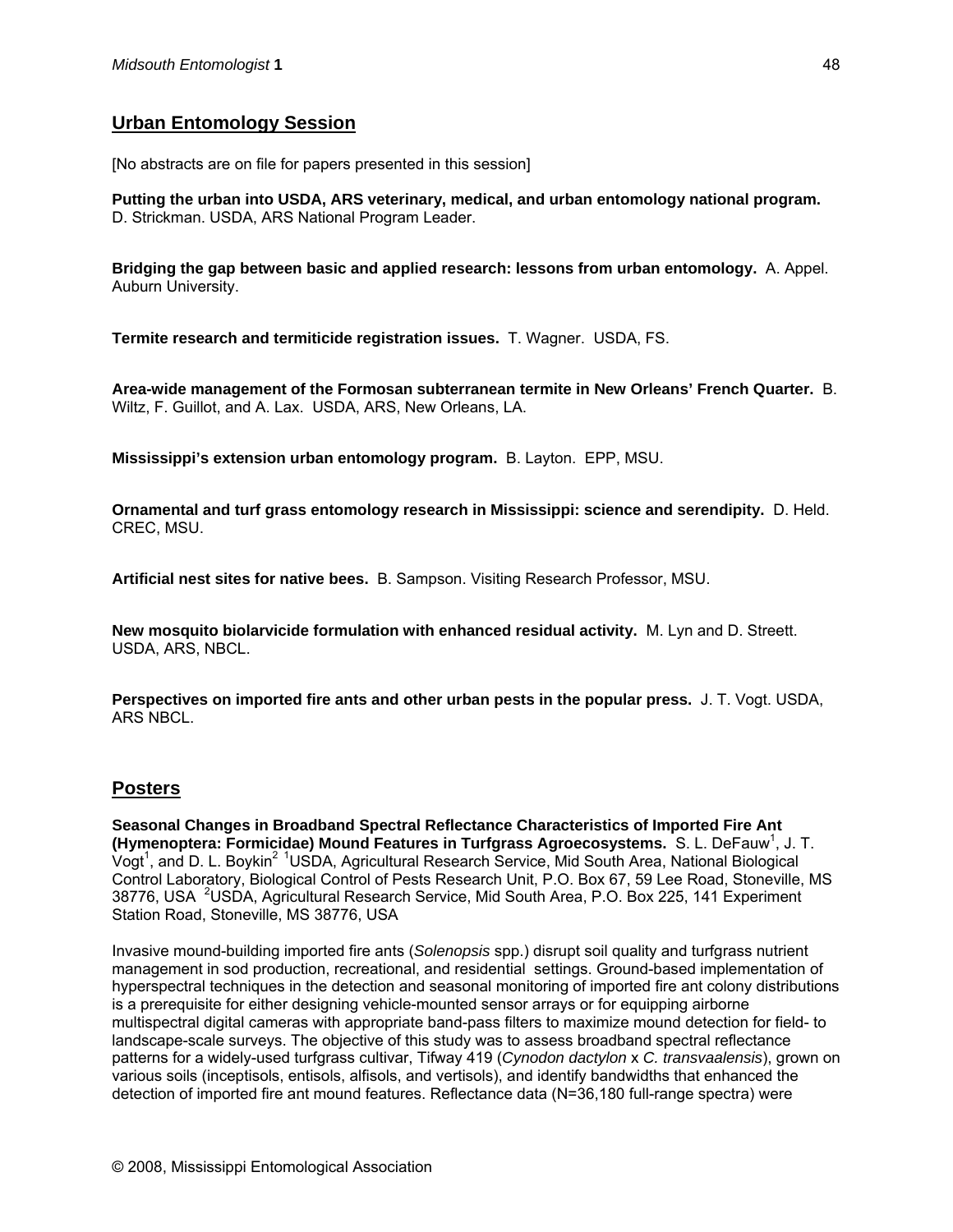collected from mid August through early November 2006 from two field sites with hybrid bermudagrass (cultivar Tifway 419) in the North Central Hills and Delta physiographic regions of Mississippi. Peak summer season results for sparsely covered ant mounds (≤50% vegetation) indicated that mean reflectance values for four target types (i.e., mound soil, undisturbed bare soil, ant-affected turfgrass at mound perimeter, and unaffected turfgrass approximately 2 m away), averaged over 50 nm bandwidths, were most distinctive (*P*<0.001) from each other at 650-700 nm, 1450-1500 nm, and 2000-2050 nm. Reflectance data collected during the Summer-Fall transition (coinciding with peak imported fire ant biomass) displayed shifts in mound feature recognition in the visible (VIS) and near-infrared (NIR) regions, with distinctive bandwidths constrained to just the VIS region ranging from 600-700 nm (*P*<0.001). Fall datasets (acquired late October to early November 2006) displayed the most robust differences (*P*<0.001) in the 2000-2100 nm range followed by 650-700 nm, 600-650 nm, 1050-1100 nm, 900-950 nm, and 850-900 nm. These results suggest that mobile, mower-mounted spectral devices designed to map turfgrass and soil responses to imported fire ant infestations would benefit by providing three to five, user-selected broadbands to optimize mound feature detection across seasons. Development of new remote sensing monitoring tools, employing seasonally-acquired hyperspectral data in turf as a model system, will aid in the implementation of site-specific management of imported fire ant infestations in perennial, warm-season turfgrass settings, help foster sustainable reduction of fire ant populations, and benefit a broad array of stakeholders.

#### **Feasibility studies in fire ant management in minimum tillage soybeans.** J. T. Reed, A. Catchot, A. Williams, A. Nagel, D. Bao. EPP, MSU.

[Abstract not on file]

*Brachymyrmex patagonicus* **(Hymenoptera: Formicidae), an emerging pest species in the southeastern United States.** J. A. MacGown and J.G. Hill. EPP, MSU.

[Abstract not on file]

**Management Zone Delineation and Image Resolution Issues in the Site-Specific Control of**  Tarnished Plant Bugs in Cotton. Patrick J. English<sup>1</sup>, Sherri L. DeFauw<sup>2</sup>, James W. Smith<sup>1</sup>, and Jeffrey L. Willers<sup>3 1</sup>Mississippi State University, Delta Research & Extension Center, Stoneville, MS 38776 <sup>2</sup>USDA, ARS, Biological Control of Pests Research Unit, Stoneville, MS 38776 <sup>3</sup>USDA, ARS, Genetics and Precision Agriculture Research Unit, Starkville, MS 39762

Precision-based agricultural application of insecticide relies on a non-random distribution of pests. Tarnished plant bugs (*Lygus lineolaris*) are known to prefer vigorously growing patches of cotton, therefore, management zones may be readily defined using NDVI (Normalized Difference Vegetation Index). Field-scale NDVI variability is the combined result of crop response to intrinsic field properties (i.e., soils, drainage, and planting preparations, etc.) as well as weather-related conditions. The objective of this study was to evaluate the interactions of field-scale heterogeneity and the spatial resolution of aerial imagery and their effects on delineating transitions in management zone boundaries for the sitespecific control of *L. lineolaris* in cotton. We found that the aerial extents of non-autocorrelated patches increased as image resolution decreased. At 1 m resolution, field-scale percentages of nonautocorrelated areas ranged from 19.4-24.5% (with a mean of 20.7%). However, at 2 m resolution, the range of non-autocorrelated areas expanded to 32.3-43.6% (with a mean of 37.6%). The nonautocorrelated patches represented as narrow linear features denote sharp transitions between potential management zones, whereas irregularly-shaped, omni-directional patches define highly-variable transitions between zones. These latter patches pose problems because they contain highly heterogeneous habitat quality that may not be properly identified in a site-specific application (and in all likelihood not sprayed), thereby serving as refugia and loci for reinfestation of the field by TPBs. The optimal resolution for identifying these heterogeneous zones appears to be related to row spacing and the cotton variety's ability to close the canopy. However, this hypothesis will need to be tested using higher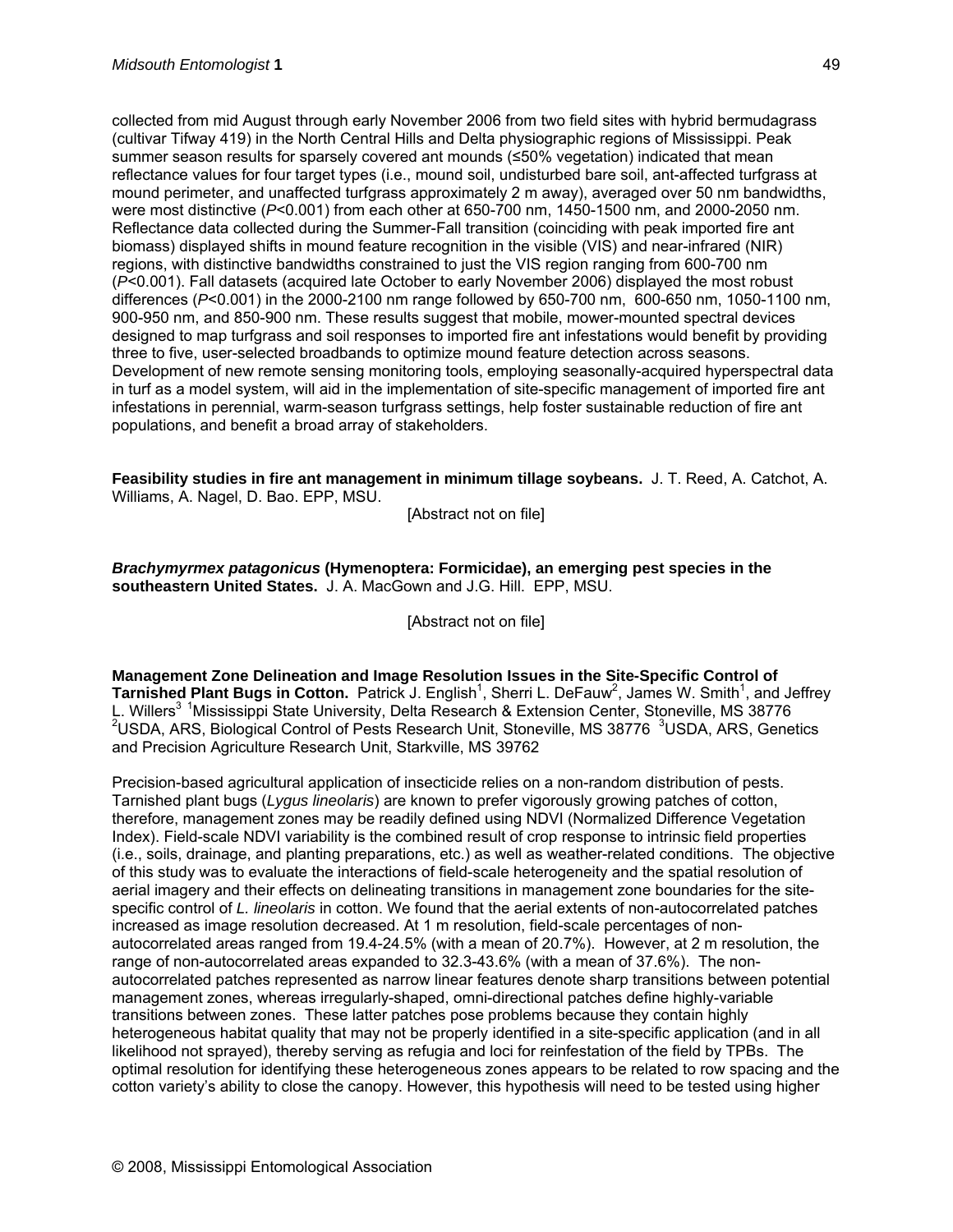resolution imagery, and software capable of processing large acre fields (greater than 100 acres) at resolutions greater than 1 meter.

**Molecular cloning of the gene for the allatostatin family of neuropeptides from the hybrid redimported fire ants (***Solenopsis invicta***).** S. Mohan, S. Baird, G. T. Baker, and P. W. K. Ma. EPP, MSU.

[Abstract not on file]

**How Crazy Ants move: High-speed and conventional videographic analysis of locomotion in**  *Paratrechina longicornis* **(Latreille).** T. Fink. B. Wiltz, L. Gui and D. Sun. NCPA, UM.

[Abstract not on file]

**The ant fauna of Black Belt Prairies in Mississippi and Alabama.** J. G. Hill and R. L. Brown. EPP, MSU.

[Abstract not on file]

**Fungi associated with red imported fire ants** *Solenopsis invicta* **Buren and mounds in Mississippi.**  Sandra W. Woolfolk and Richard E. Baird, Mississippi State University, Department of Entomology & Plant Pathology, Mail Stop 9655, Mississippi State MS 39762 Sww3@entomology.msstate.edu

A study is being conducted in Mississippi to determine fungi associated with red imported fire ants (RIFA) and their mounds. Active mounds containing RIFA, mound soils and plant debris were collected from Hinds, Madison, and Leake Counties along Natchez Trace Parkway Mississippi in March, July, and November 2004. The three counties were selected because they have been confirmed to be occupied by RIFA. Five mounds were collected per time per sampling location. Once transported to the laboratory, samples were processed and isolated onto Sabouraud's dextrose agar plus yeast (SDAY) amended with streptomycin sulfate and chlortetracycline. A total of 1445 different fungal isolates were obtained. Isolated fungi were initially grouped based on morphological features. Two representative isolates from each group were selected and molecular identification is currently being performed using molecular techniques. The initial molecular procedures (DNA extraction, polymerase chain reactions, and DNA purification) have been completed for all isolates, and the DNA sequencing procedure is in progress to obtain all fungal sequence data (~50% complete). As expected, from three sampling locations, most fungi were isolated from plant debris, followed by soil mounds, and ants (externally and internally) (Table 1). Majority of those were saprophytic fungi which are commonly found in soil and/or residents of the phyllosphere. Very few fungi isolated from internal body region of RIFA indicating that they may be transients within the internal body regions of RIFA. *Metarhizium anisopliae* and *Paecilomyces lilacinus*, two species known as entomopathogenic fungi in other insects, were recovered from the three locations. These two fungi along with others that showed potential during laboratory evaluation (data not presented) are being evaluated under field-caged condition to identify their biological control potential.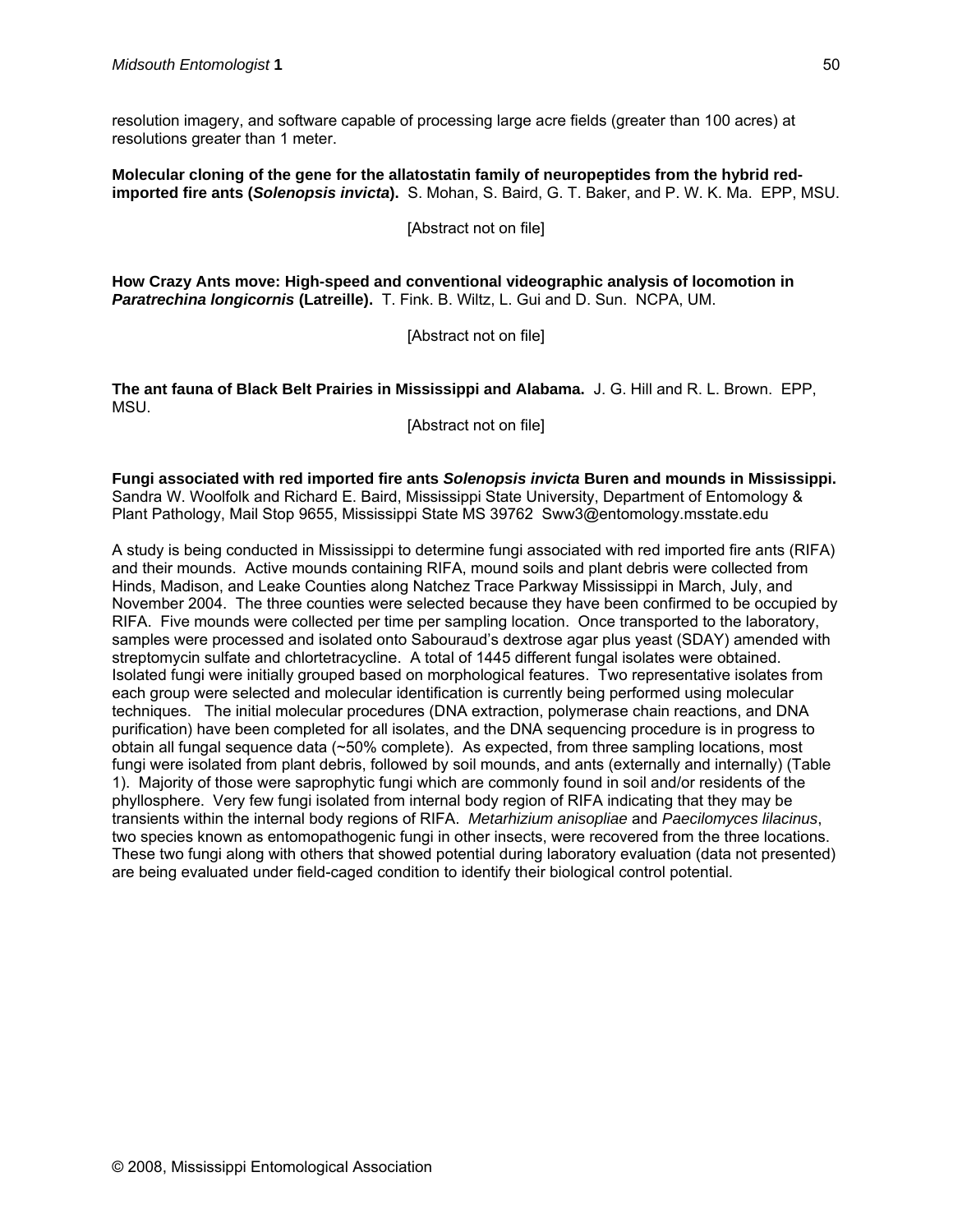Table 1. Total numbers of fungal isolates associated with red imported fire ant (RIFA) soil mounds, plant debris, and external and internal body regions of RIFA from Hinds, Leake and Madison Counties along Natchez Trace Parkway, Mississippi\*

| Closest GenBank match fungal taxa            | <b>GenBank</b> | <b>Closest GenBank</b> | <b>Hinds County</b> |                |                |                | <b>Leake County</b> |                |                |                |
|----------------------------------------------|----------------|------------------------|---------------------|----------------|----------------|----------------|---------------------|----------------|----------------|----------------|
|                                              | Accession no.  | GI no. (blastn)        | $SM**$              | PD             | <b>AE</b>      | AI             | <b>SM</b>           | PD             | <b>AE</b>      | <b>AI</b>      |
|                                              |                |                        |                     |                |                |                |                     |                |                |                |
| Aspergillus flavipes strain UWFP 1022        | AY214443       | 97%                    |                     |                |                |                | $\overline{7}$      |                |                | $\mathbf{1}$   |
| Aspergillus niger                            | AJ280006       | 97%                    |                     |                |                |                |                     | $\overline{2}$ |                |                |
| Aspergillus niger isolate ANL                | EF105366       | $>99\%$                | $\mathbf{1}$        | $\mathbf{1}$   |                |                |                     | 3              |                |                |
| Aspergillus nomius                           | DQ323036       | 99%                    | $\overline{4}$      |                |                |                |                     | $\mathbf{1}$   |                | $\overline{7}$ |
| Aspergillus oryzae strain D9                 | EF488390       | 98%                    |                     |                |                |                |                     |                |                | 3              |
| Aspergillus sp. Ar-4jing-1                   | EF614252       | 99%                    |                     |                |                |                | 1                   |                |                |                |
| Aspergillus tereus isolate 720/2K            | EF446283       | 87%                    |                     |                |                |                | $\overline{2}$      |                |                |                |
| Aspergillus terreus                          | AY 247954      | 99%                    |                     |                |                |                | $\overline{2}$      |                |                |                |
| Aspergillus terreus isolate NHRC-F-05-2-1    | AJ413985       | 95%                    |                     |                |                | $\mathbf{1}$   | 1                   |                |                |                |
| Aspergillus tubingensis strain 3.4342        | EF621571       | 94%                    |                     | $\mathbf{1}$   |                |                | 6                   | 3              |                |                |
| Aspergillus versicolor                       | AJ937755       | 99%                    |                     |                |                |                |                     |                |                |                |
| Ceratocystis adiposa                         | AM696209       | 89%                    |                     |                |                |                |                     | 5              |                |                |
| Eupenicillium anatolicum strain NRRL 5820    | AF033425       | 99%                    |                     |                |                |                | $\overline{3}$      |                |                |                |
| Fusarium culmorum isolate K1006              | AY147336       | >99%                   |                     |                |                |                |                     |                |                |                |
| Fusarium equiseti isolate C12                | AY147368       | 99%                    |                     |                |                |                |                     |                |                |                |
| Fusarium equisetti strain Z10                | EF611087       | 87%                    | 1                   | $\mathbf{1}$   |                |                | 1                   | 10             | 1              | 1              |
| Fusarium oxysporum                           | AF443071       | >99%                   |                     | $\overline{2}$ |                |                | 1                   | $\overline{2}$ |                |                |
| Fusarium oxysporum isolate FO-02             | AY928409       | 99%                    |                     |                |                |                |                     |                |                |                |
| Fusarium oxysporum isolate FO-07             | AY928414       | >99%                   | $\overline{4}$      |                |                |                |                     | $\mathbf{1}$   |                |                |
| Fusarium proliferatum NRRL31071              | EF453150       | 98%                    | $\mathbf{1}$        |                |                |                | $\mathbf{1}$        |                |                |                |
| Fusarium proliferatum strain NRRL 43667      | AF291061       | 99%                    |                     | $\mathbf{1}$   |                |                |                     |                |                |                |
| Fusarium solani                              | AM412642       | 89%                    | 3                   | $\overline{4}$ |                |                |                     | 17             | $\mathbf{1}$   |                |
| Fusarium solani strain FRC#s43               | DQ094686       | >99%                   | 3                   |                |                |                |                     | $\mathbf{1}$   |                |                |
| Fusarium solani strain NRRL32483             | DQ094448       | 91%                    |                     |                |                |                |                     |                |                |                |
| Fusarium sp. F13                             | EF055302       | 98%                    |                     |                |                |                |                     | 3              |                |                |
| Fusarium sp. IBL 03152                       | DQ682576       | 99%                    |                     |                | $\mathbf{1}$   |                |                     |                | $\overline{2}$ |                |
| Fusarium sp. IBL 03156                       | DQ682579       | $>99\%$                |                     |                | $\mathbf{1}$   |                | 16                  | $\mathbf{1}$   |                |                |
| Fusarium sp. NR-2006-M41                     | DQ480359       | 99%                    |                     |                |                |                |                     | $\mathbf{1}$   |                |                |
| Fusarium sp. P002                            | EF423517       | >99%                   | 1                   | $\mathbf{1}$   |                |                | $\mathbf{1}$        | 3              | $\mathbf{1}$   |                |
| Fusarium sp. SA1-1                           | EF601626       | 99%                    |                     | 12             |                |                |                     |                |                |                |
| Fusarium sp. SA4-2 (c)                       | EF601627       | 97%                    |                     | $\mathbf{1}$   |                |                | $\mathbf{1}$        | 13             |                |                |
| Fusarium sp. SA6-3(1)                        | EF601632       | >99%                   |                     | 6              |                |                |                     | $\mathbf{1}$   |                |                |
| Fusarium sporotrichioides isolate 05-15755C1 | EF464168       | 98%                    |                     | $\overline{4}$ |                |                |                     |                |                |                |
| Gibberella pulicaris                         | DQ132833       | >99%                   |                     |                |                |                |                     | $\overline{2}$ |                |                |
| Metarhizium anisopliae strain NHJ5858        | AY646369       | >99%                   |                     |                |                |                |                     |                |                |                |
| Metarhizium anisopliae strain NHJ6195        | AF218207       | 99%                    | $\overline{2}$      |                | $\mathbf{1}$   |                |                     |                |                |                |
| Mortierella alpina                           | AM262444       | 98%                    | $\overline{7}$      |                | 3              |                | $\overline{7}$      | $\overline{2}$ | $\overline{2}$ |                |
| Mortierella elongata                         | AJ878504       | 96%                    |                     | $\mathbf{1}$   | 5              |                | 3                   | 6              |                |                |
| Neosartorya quadricincta NRRL 2154           | AF459730       | 98%                    |                     |                |                | $\mathbf{1}$   |                     |                |                |                |
| Paecilomyces lilacinus strain MD1            | DQ641505       | 98%                    | $\mathbf{1}$        | 14             | $\mathbf{1}$   |                | $\mathbf{1}$        | 3              | $\mathbf{1}$   |                |
| Penicillium citrinum                         | DQ682589       | 98%                    |                     |                |                |                | 11                  |                |                |                |
| Penicillium glabrum                          | DQ682590       | 91%                    |                     |                | $\overline{4}$ |                |                     |                |                |                |
| Penicillium granulatum isolate 732           | DQ681334       | >99%                   |                     |                |                |                | $\mathbf{1}$        |                |                |                |
| Penicillium pulvillorum starin NRRL 2026     | AF178517       | 95%                    |                     |                | $\mathbf{1}$   |                |                     |                |                |                |
| Penicillium sp. CC54/5b                      | AY345343       | >99%                   |                     |                | $\mathbf{1}$   |                |                     |                |                |                |
| Penicillium thomii strain 1                  | DQ132815       | 99%                    |                     | 3              |                |                |                     | $\mathbf{1}$   |                |                |
| Pleosporales sp. EXPO538F                    | DQ914736       | 96%                    |                     |                |                |                |                     |                |                | 1              |
| Pseudallescheria boydii                      | AJ888423       | 97%                    | $\mathbf{1}$        |                |                |                |                     |                |                |                |
| Trichoderma aureoviride strain IMI 113135    | AF194019       | 99%                    | 8                   |                |                |                | 5                   | $\mathbf{1}$   |                |                |
| Trichoderma harzianum                        | AF469188       | 98%                    | 16                  | 10             |                |                |                     |                |                |                |
| Trichoderma harzianum Ir. 561                | AY154948       | 97%                    |                     |                |                |                | $\mathbf{1}$        |                |                |                |
|                                              |                | Total fungal isolates= | 53                  | 62             | 18             | $\overline{2}$ | 72                  | 82             | 8              | 13             |

\* Data presented were collective numbers of three sampling dates. These data represent approximately 50% of total collected isolates that have been identified. Molecular identification for the remaining 50% isolates is in progress.

\*\* SM = soil mounds, PD = plant debris, AE = external body region of RIFA, AI = internal body region of RIFA.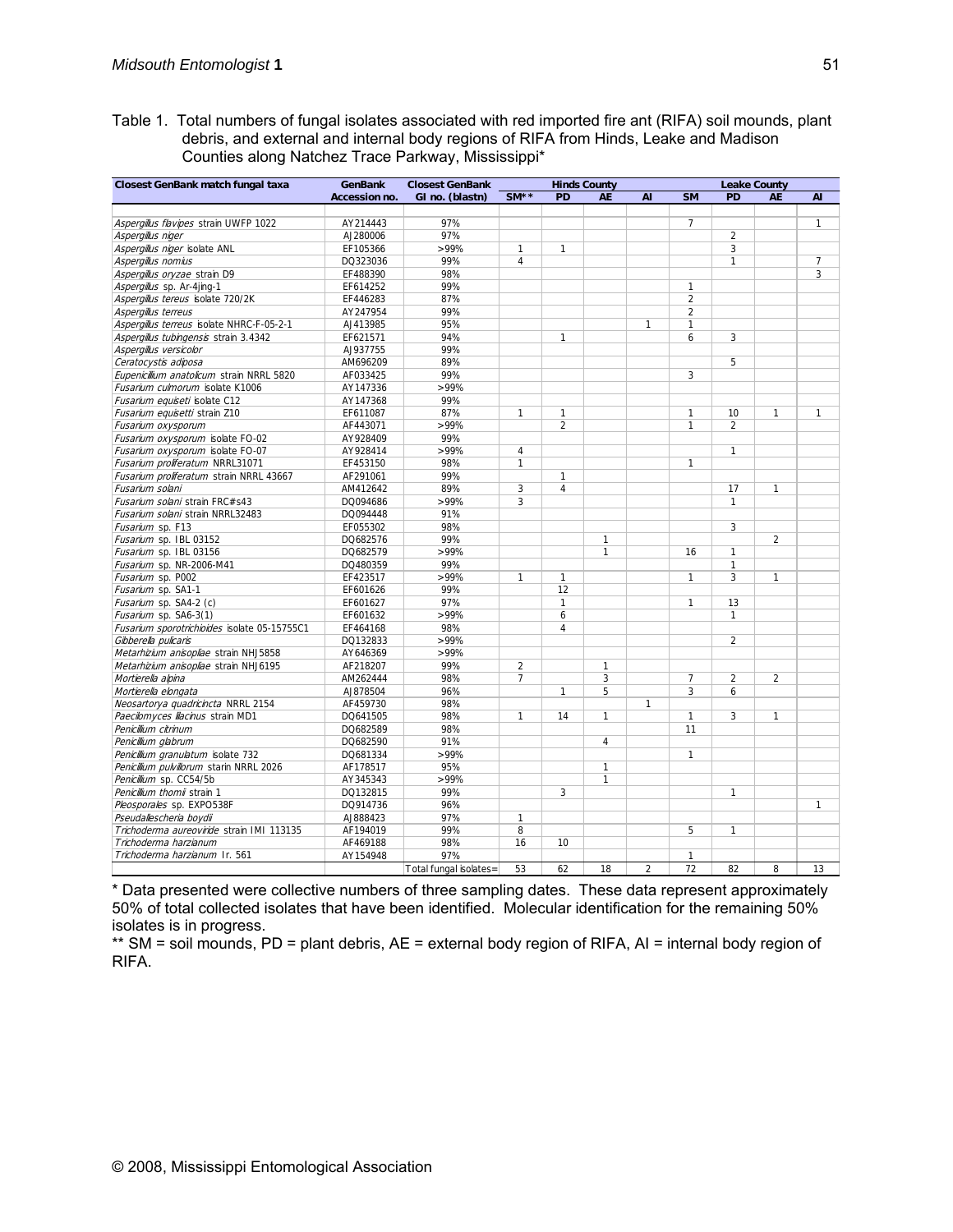**Cellular fatty acid profile of** *Bacillus sphaericus* **isolated from red imported fire ants and their mounds.** Sandra W. Woolfolk and Richard E. Baird. Mississippi State University, Department of Entomology & Plant Pathology, Mail Stop 9655, Mississippi State MS 39762 Sww3@entomology.msstate.edu

As a part of a large project, a study was conducted to determine bacteria that are associated with red imported fire ants (RIFA). The final goal of the project is to locate potential candidate(s) of microbial control agents for RIFA. Several strains of *B. sphaericus* have been known as biopesticides against mosquitoes. Among 2324 bacterial isolates collected, many of those were characterized as *Bacillus sphaericus* based on their fatty acid profile using gas liquid chromatograph. Cellular fatty acid profile of 87 isolates of *B. sphaericus* from RIFA was analyzed using Sherlock MIS 4.5 software. The isolates were grouped into three subgroups: *B. sphaericus* subgroup III, IV, and V, and the relationship among subgroups was presented in the dendrogram (Figure 1). Of all fatty acids extracted, 15:0 ISO was the most dominant (Table 1). As described in other studies, fatty acid analysis may be utilized to distinguish between the saprophytic and pathogenic strains of *B. sphaericus* from RIFA. When found, the pathogenic strain can be a great candidate for RIFA management – this warrants further study.

#### **Fire ants on MS golf courses: the unseen handicap.** A. Williams and J. Reed. EPP, MSU.

[Abstract not on file]

#### **Insight into the genes of Lygus through EST's.** M. L. Allen. USDA-ARS BCPRU, Stoneville.

All of an organism's genes are contained within the genome, which is composed of DNA. The genes that are being actively used by the organism are transcribed into RNA. At a given time of development, or in a specific tissue, the RNA present makes up the transcriptome. Some transcribed RNAs are translated into proteins; at a given time of development, or in a specific tissue, the proteins present make up the proteome.

While each nucleus of each cell in every stage of the insect contains at least one complete set of genomic DNA, the expressed genes (those transcribed into RNA and translated into proteins) differ in the egg, nymph, and adult stages, and between the sexes in adults and preadults.

Male nymphs were collected fresh and total RNA was extracted. Each nymph yielded around 10 micrograms of RNA. When this RNA was further purified into polyA RNA, about 2% (200 ng) of the RNA sample remained. From this, a cDNA library was constructed. Sequencing was performed by the USDA ARS in Stoneville, MS. Sequences were analyzed by comparison with the NCBI (National Center for Biotechnology Information, at the website http://www.ncbi.nlm.nih.gov) BLAST algorithms.

This study (Allen 2007) revealed many previously unknown genes for an increasingly important pest. Two hundred and seventy-two unique ESTs were generated, 48% of which could be identified as highly similar to other sequences. The average sequence length was 768 bases, with only eleven ESTs having a length less than 300 bases. Sequences less than 200 bases were not deposited as ESTs. Sequences that could be identified with some probability were categorized into six groups:

- 1. Transcription and translation (10% of provisionally identified sequences) including ten ribosomal proteins.
- 2. Cellular metabolism and physiological process sequences (15%).
- 3. Structural and cytoskeletal sequences (7%).
- 4. Sequences associated with feeding and digestion (4%).
- 5. Mitochondrial sequences (4%).
- 6. Sequences homologous to genes for which a function was not identified (8%).

The male nymph ESTs were used to identify enzymes used to break down plant cell walls, polygalacturonases (Allen *et al.* accepted). Additional ESTs from adult females are being deposited. Genes that are specific to males and females will be identified. I hope to identify genes associated with pigments and cuticle synthesis. Additional ESTs derived from salivary glands, and from developing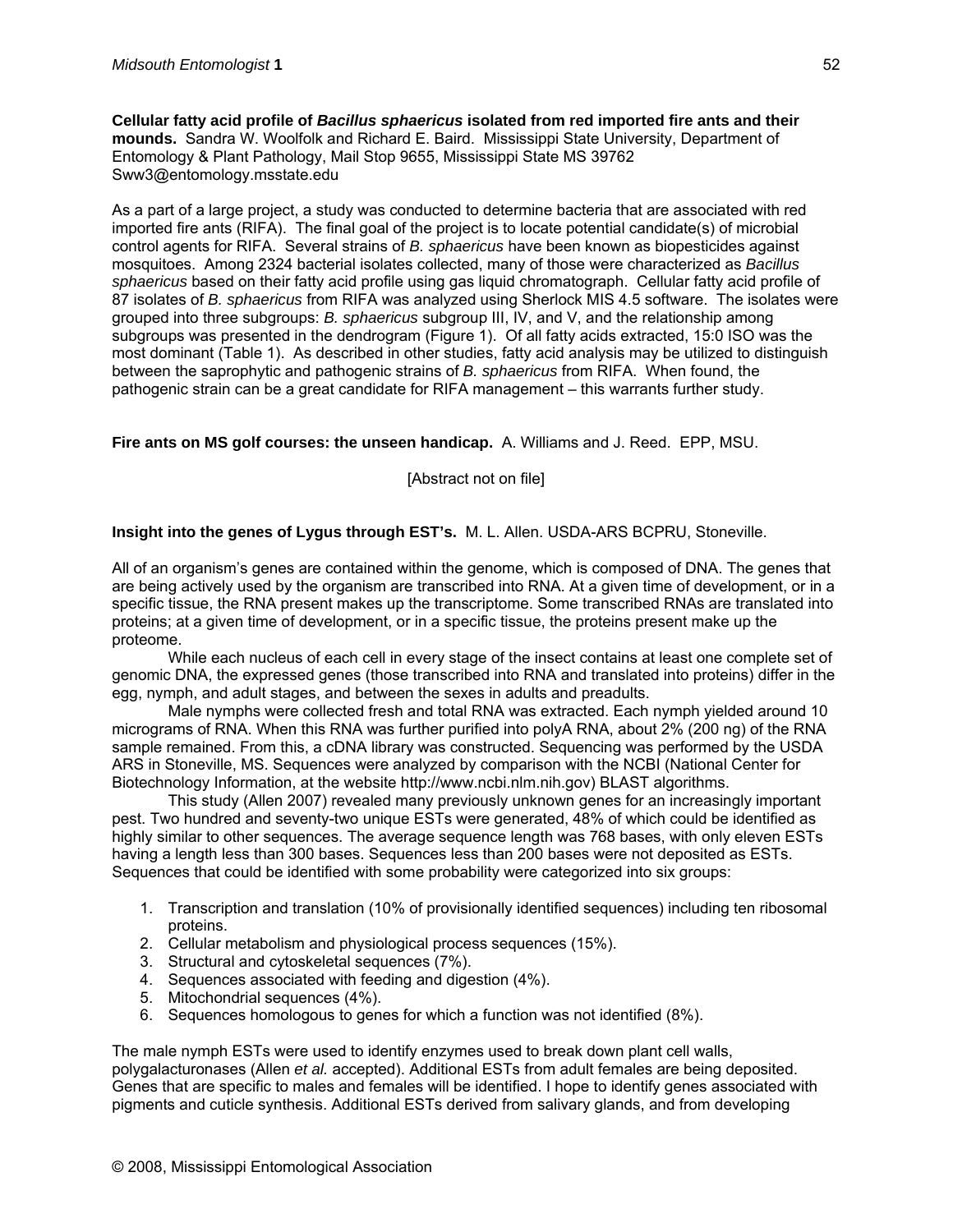embryos, will be cloned and sequenced. Salivary gland genes will be used to design plant protection tools to combat Lygus and other sucking pests.

Allen ML. 2007. Expressed sequenced tags from *Lygus lineolaris* (Hemiptera: Miridae), the tarnished plant bug. *Genetics and Molecular Research* 6: 206-213.

Allen ML, Mertens JA. accepted. Molecular cloning and expression of three polygalacturonase cDNAs from the tarnished plant bug, *Lygus lineolaris* (Hemiptera: Miridae). *Journal of Insect Science*.

**Inter simple sequence repeats: Utilization of genetic markers in migratory studies of** *Helicoverpa zea* **in northern Mississippi.** S. R. Vemula, M. A. Caprio, J. C. Schneider and F. R. Musser. EPP, MSU.

[Abstract not on file]

**Sampling three-cornered alfalfa hopper nymphs in soybeans.** J. Robbins and G. L. Andrews. DREC.

[Abstract not on file]

**The degradation of lignocellulose by wood-feeding termites and its potential and practical values in biofuel-industries.** Jian-Zhong Sun. Coastal Research and Extension Center, Mississippi State University, Poplarville, MS 39470

Lignocellulosic biomass is an attractive energy feedstock because the supplies are renewable, environment-compatible, and abundant domestically and globally. The U.S. starch-based ethanol industry will jump start a greatly expanded ethanol industry that includes cellulosic ethanol as a major transportation fuel. Thus, it is a growing demand in biofuel-industries to develop the technologies that are effective to convert lignocellulose to ethanol. However, current processes to break down biomass into simple sugars and convert them into ethanol are inefficient and constitute the core barrier to producing ethanol at quantities and costs competitive with gasoline.

Termites are among the most important and effective lignocellulose-digesting insects on the earth (see Fig. 1) and are generally divided into a lower (with protozoa symbionts) and a higher (without protozoa symbionts) termite group. Both groups of termites possess a great variety of symbiotic microorganisms in their hindguts, including Bacteria, Archaea and Eukarya. As a world smallest bioreactor, the degradation of woody lignocelluloses by wood-feeding termites is very unique and highly efficient, which demonstrates combined actions of the termite own and its hindgut microbial symbionts in the utilization of 74-99% of the cellulose and 65-87% of the hemicellulose, as well as 2-83% lignin of the ingested plant material. Two main contributions of the termite to the breakdown of lignocellulose are the provision of small wood particles and the excretion of endogenous cellulases. The utilized wood is grinded by termite mandibles to particles  $< 50 \mu m$  in size that would substantially increase the surface area and, therefore, the accessibility to hydrolyzing enzymes. In the biological conversion of cellulose to glucose at least three distinctive types of glycolytic enzymes are involved, i.e. endoglucanases (EG, EC 3.2.1.4), cellobiohydrolases (CBH, EC 3.2.1.91), and β-glucosidases (BGL, EC 3.2.1.21), which are also found from wood-feeding termites. The lower termites, such as *Coptotermes formosanus* Shiraki, demonstrate a dual cellulose-degrading system for an effective lignocellulosic decomposition, one in the salivary glands, midgut where cellulose digestion is accomplished by endogenous cellulases (termite origin) and the other in the hindgut which makes use of other cellulases generated from symbiotic flagellates (symbiotic origin). However, it should be noted that potential hydrolyzing activities against crystalline cellulose are always higher in the symbiont-packed hindgut even when compared to the high potential activities in the salivary glands. It is, thus, suggested that hindgut symbiotic microorganisms would play a substantial role in a dual cellulose-degrading system in the lower termites. A similar situation is also observed for xylan, the most abundant hemicellulose in wood. The main activity of endo-β-1, 4 xylanase and β-xylosidase responsible for hemicellulose decomposition are primarily origins from symbiotic microorganisms in termite hindguts. Except fungus-growing termites, most of wood-feeding